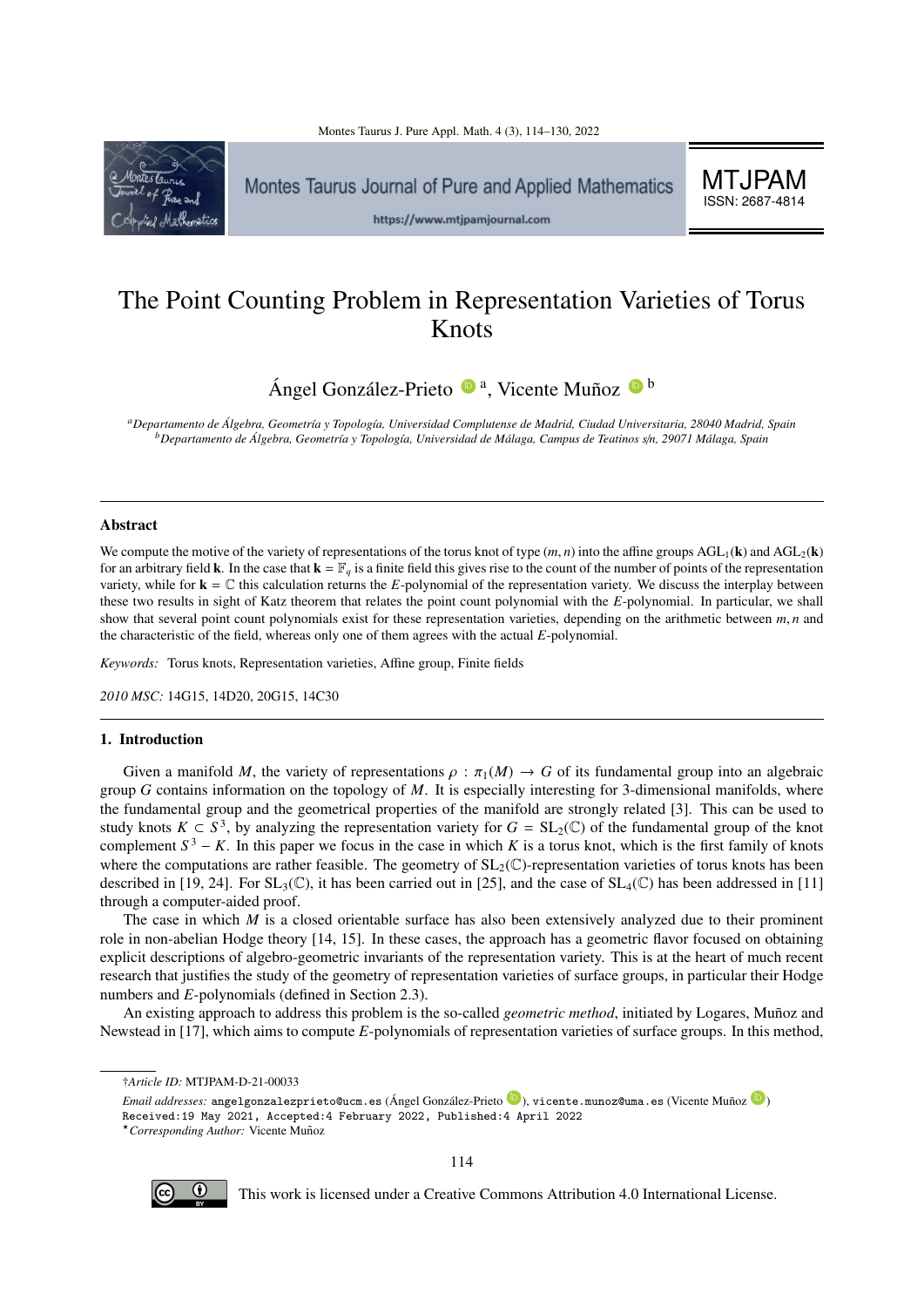the representation variety is chopped into simpler strata for which the *E*-polynomial can be computed. Following this idea, in the case  $G = SL_2(\mathbb{C})$ , the *E*-polynomials were computed in a series of papers [\[17,](#page-16-8) [21,](#page-16-9) [22\]](#page-16-10) and for PGL<sub>2</sub>( $\mathbb{C}$ ) in [\[20\]](#page-16-11).

Additionally, in the papers [\[17,](#page-16-8) [21\]](#page-16-9), the authors showed that a recursive pattern underlies the computations. This led to another approach, the *quantum method*, initiated by González-Prieto, Logares and Muñoz in [\[8\]](#page-16-12). This method is based on the existence of a Topological Quantum Field Theory (TQFT) that provides a powerful machinery to compute *E*-polynomials of representation varieties. Furthermore, the quantum method also enables the computation of the motive of the representation variety in the Grothendieck ring of algebraic varieties, a subtler invariant than the *E*-polynomial that will be of interest for the purposes of this work [\[7,](#page-16-13) [8\]](#page-16-12).

A different landscape of the problem is drawn by the third method present in the literature, the *arithmetic method*. This approach, introduced by Hausel and Rodríguez-Villegas in [\[13\]](#page-16-14), is inspired in the Weil conjectures and aims to compute the number of points of the representation variety over finite fields. In [\[13\]](#page-16-14) the authors obtained the *E*-polynomials for  $GL_r(\mathbb{C})$  in terms of generating functions, and Mereb [\[23\]](#page-16-15) studied this case for  $SL_r(\mathbb{C})$ , giving an explicit formula for the *E*-polynomial in the case  $SL_2(\mathbb{C})$ . Moreover, using this technique, explicit expressions of the *E*-polynomials have been computed [\[1\]](#page-16-16) for orientable surfaces with  $G = GL_3(\mathbb{C})$ ,  $SL_3(\mathbb{C})$  and for non-orientable surfaces with  $G = GL_2(\mathbb{C})$ ,  $SL_2(\mathbb{C})$ .

The arithmetic method deeply relies in a theorem of Katz contained in [\[13\]](#page-16-14), that provides a link between arithmetic geometry and complex geometry. Let us describe briefly the main ideas of this result (for a more detailed account, refer to [\[13\]](#page-16-14)). Let *X* be a complex variety and suppose that it makes sense to consider *X* also over finite fields  $X(\mathbb{F}_q)$ (for instance, because the equations defining *X* have integer coefficients). Hence,  $X(\mathbb{F}_q)$  is a finite collection of points and we can count them. Suppose moreover that there exists a polynomial  $P(t) \in \mathbb{Z}[t]$  such that  $P(q) = |X(\mathbb{F}_q)|$  for all large enough *q*. In this case, we will say that *X* is *asymptotically polynomial count* and the polynomial *P*(*t*) will be called the *counting polynomial*. In that case, Katz theorem proves that the *E*-polynomial of the complex variety *X* is actually a polynomial in the product variable  $q = uv$  and coincides with the counting polynomial. In this way, the arithmetic approach is indeed a method of computing solutions of equations on finite fields.

In this work, we focus on the group  $G = \text{AGL}_r(\mathbf{k})$  of affine automorphisms of the *r*-dimensional affine space  $\mathbf{k}'$ over an arbitrary field k (possibly not algebraically closed). We will study the space of AGL*r*(k)-representations of torus knots of type  $(m, n)$ , denoted  $\mathfrak{X}_{m,n}(AGL_r(\mathbf{k}))$ , and we shall provide an explicit computation of their motives for ranks  $r = 1, 2$ . This result extends the previous work [\[10\]](#page-16-17) where the motive of the representation variety in the case  $k = \mathbb{C}$  was computed using the geometric method. Explicitly, we prove the following result:

<span id="page-1-0"></span>**Theorem 1.1.** Let m, *n* be natural numbers with  $gcd(m, n) = 1$ . Let **k** be any field with characteristic char(**k**) not *dividing n or m, or else* char( $\bf{k}$ ) = 0. Denote by  $\xi_i^k$  the number of l-th roots of unity in  $\bf{k}$ . Then, the motive of the<br>AGU ( $\bf{k}$ )-representation variety of the (m n)-torus knot in the Grothendieck ring  $\bf{$ AGL1(k)*-representation variety of the* (*m*, *<sup>n</sup>*)*-torus knot in the Grothendieck ring* <sup>K</sup>Var<sup>k</sup> *of* <sup>k</sup>*-algebraic varieties is:*

$$
[\mathfrak{X}_{m,n}(\text{AGL}_1(\mathbf{k}))] = (\xi_{nm}^{\mathbf{k}} - \xi_n^{\mathbf{k}} - \xi_m^{\mathbf{k}} + 2)(q^2 - q),
$$

*where*  $q = [k] \in KVar_k$  *is the Lefschetz motive.* 

*Suppose in addition that n, m are both odd and char(k)*  $\neq$  *2. Then the motive of the* AGL<sub>2</sub>(k)*-representation variety of the* (*m*, *<sup>n</sup>*)*-torus knot is:*

$$
\begin{split} \left[\mathfrak{X}_{m,n}(\text{AGL}_{2}(\mathbf{k}))\right] &= \frac{1}{4}\left(q^{7} + q^{6} + q^{5} - 5q^{4} + 2q^{3}\right) + \frac{1}{4}\left(\xi_{m}^{\mathbf{k}}\xi_{n}^{\mathbf{k}} - \xi_{m}^{\mathbf{k}} - \xi_{n}^{\mathbf{k}}\right)(q-1)^{2}(q-2)(q+1)q^{3} \\ &+ \frac{1}{4}(\xi_{m}^{\mathbf{k}} - 1)(\xi_{n}^{\mathbf{k}} - 1)(q^{5} - q^{3})\left(2\left(\xi_{m}^{\mathbf{k}}\xi_{n}^{\mathbf{k}} - \xi_{m}^{\mathbf{k}} - \xi_{n}^{\mathbf{k}} + 2\right)(q-1) \\ &+ (q-1)(q-2)\left(\left(\xi_{m}^{\mathbf{k}} - 2)(\xi_{n}^{\mathbf{k}} - 2\right)q + \xi_{m}^{\mathbf{k}}\xi_{n}^{\mathbf{k}} - 4\right)\right). \end{split}
$$

As a by-product of the computation of this motive, just by seeing *q* as a formal variable, we directly obtain the number of points of  $\mathfrak{X}_{m,n}(\text{AGL}_r(\mathbf{k}))$  over a finite field  $\mathbf{k} = \mathbb{F}_q$  as well as its *E*-polynomial over  $\mathbf{k} = \mathbb{C}$  (where we have number of *l*-th roots of unity  $\xi_l^{\mathbb{F}_q}$ <br>Theorem 1.1 shows that instead C  $l_l$  = *l* and the result agrees with [\[10\]](#page-16-17)). In some sense, this result jeopardizes the arithmetic method. Indeed, the  $\int_l^{\mathbb{F}_q}$  in a finite field  $\mathbb{F}_q$  strongly depends on the divisibility of *l* and *q*. For this reason, Theorem [1.1](#page-1-0) shows that, instead of a single counting polynomial that recovers the number of points on finite fields,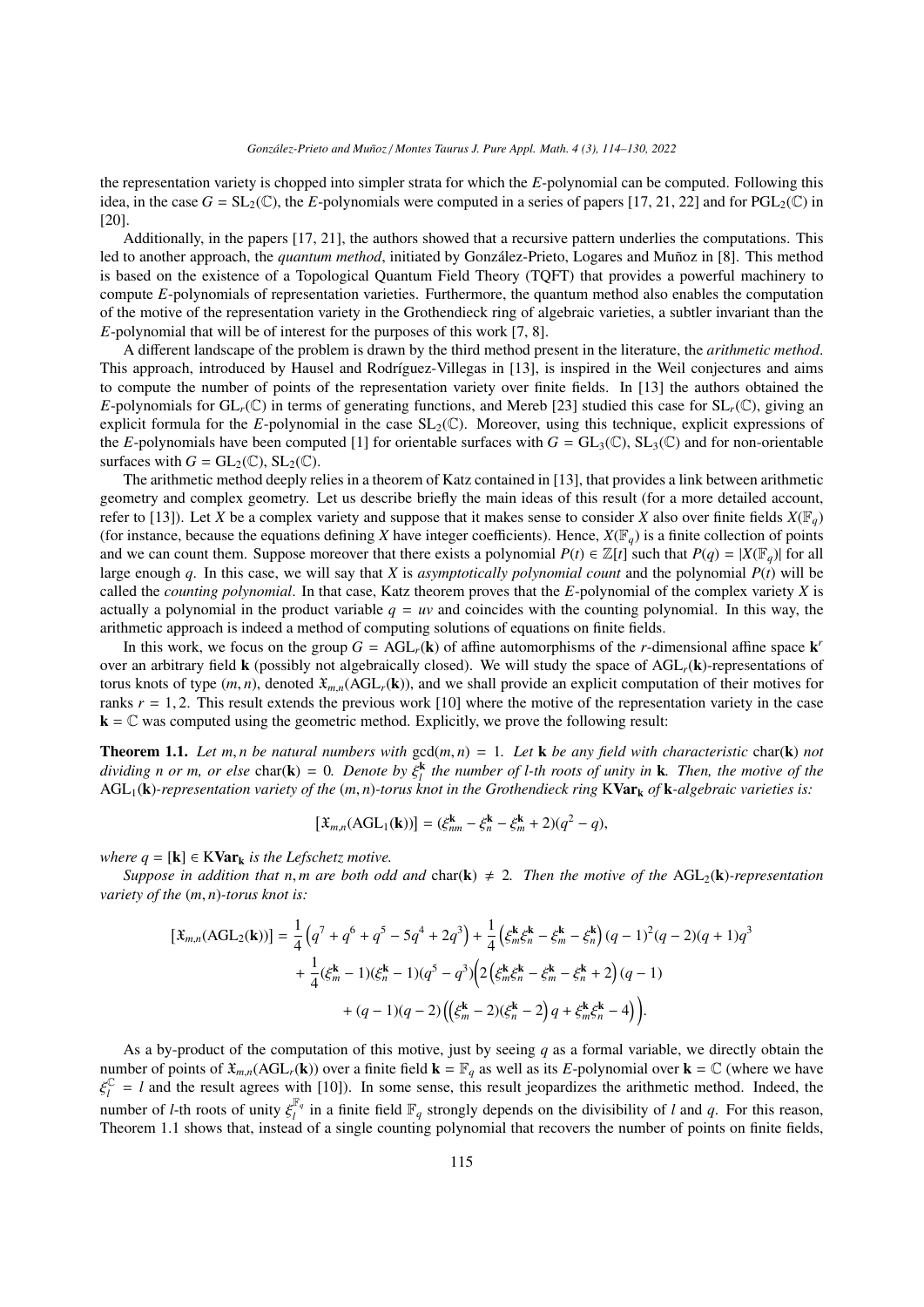#### *Gonz´alez-Prieto and Mu˜noz* / *Montes Taurus J. Pure Appl. Math. 4 (3), 114[–130,](#page-16-0) 2022*

several counting polynomial arise depending on the arithmetic between *<sup>n</sup>*, *<sup>m</sup>* and *<sup>q</sup>*, reflecting the fact that several trends in the growth of the number of points co-exist.

Among these trends, only one of them is 'the right one' in the sense that its counting polynomial agrees with the *E*-polynomial. Nevertheless, unraveling it may be a difficult task. Indeed, as we shall show in Section [3,](#page-5-0) this 'right trend' is a minority: in terms of density, for most of the prime powers  $q$  the number of points of the representation variety over F*<sup>q</sup>* lies in a wrong trend. This poses an epistemological problem: unless you know the *E*-polynomial beforehand, you cannot detect the right trend that computes it.

Furthermore, Theorem [1.1](#page-1-0) also evidences that the gap between polynomial counting and motivic theory is bigger than expected. Given a complex variety *X*, it may happen that *X* lies in the subring of  $KVar_{\mathbb{C}}$  generated by the Lefschetz motive, that is,  $[X] = P(q)$  for some polynomial  $P(t) \in \mathbb{Z}[t]$ . In that case, we shall say that *X* is *polynomial motivic* and *P* will be its *motivic polynomial* (for further information, refer to Section [3\)](#page-5-0). This is the natural analogue of the polynomial count property in the motivic framework. In some sense, the motivic polynomial is reflecting some kind of transcendental-arithmetic property that instantiates as the number of points over finite fields and as the motive over C. For this reason, it makes sense to pose the following conjecture which, in some form or another, has been implicitly considered in many previous works on representation varieties.

<span id="page-2-0"></span>*Conjecture* 1.2*.* A complex variety is asymptotically polynomial count if and only if it is polynomial motivic, and the counting and motivic polynomials agree.

However, despite that Conjecture [1.2](#page-2-0) is valid for all the previously known examples of representation varieties of surface groups, it turns out that it does not hold true for the varieties of Theorem [1.1.](#page-1-0) In fact, in Section [3](#page-5-0) we prove the following corollary of Theorem [1.1.](#page-1-0)

<span id="page-2-1"></span>**Corollary 1.3.** The AGL<sub>1</sub>(**k**)-representation variety of torus knots is polynomial motivic but not asymptotically poly*nomial count.*

As we will discuss in Section [3,](#page-5-0) the previous result does not fully prevent Katz theorem to work in this context. A slightly stronger version of this result is proven in [\[13\]](#page-16-14) that allows us to discard the wrong countings. The idea is the following. Suppose that we manage to find a ring *A* such that, for any embedding  $A \hookrightarrow \mathbb{F}_q$  into a finite field, the variety *X*( $\mathbb{F}_q$ ) does admit polynomial count (in the sense that there exists a polynomial *P*(*t*) ∈  $\mathbb{Z}[t]$  such that *P*(*q*) = |*X*( $\mathbb{F}_q$ )|). The choice of the initial ring *A* allows us to get rid of the 'bad prime powers' so the 'right trend' is precisely those prime powers q that admit an embedding  $A \hookrightarrow \mathbb{F}_q$ . For this reason, this property is called *strongly polynomial count*.

In our case, it turns out that taking  $A = \mathbb{Z}[\xi_n, \xi_m]$ , where  $\xi_n, \xi_m \in \mathbb{C}$  are primitive *n*-th and *m*-th roots of unity, we are able to dismiss all the finite fields lying in a 'wrong trend' and to select precisely the prime powers whose counting polynomial agrees with the *E*-polynomial. In this sense, we shall show in Section [3](#page-5-0) the following.

# <span id="page-2-2"></span>Corollary 1.4. *The* AGL<sub>1</sub>(k)*-representation variety of torus knots is strongly polynomial count.*

The combination of Corollaries [1.3](#page-2-1) and [1.4](#page-2-2) provides a counterexample to Conjecture [1.2.](#page-2-0) For this reason, in-stead of the naïve Conjecture [1.2,](#page-2-0) it makes sense to pose the following subtler conjecture which, to the best of our knowledge, remains open.

*Conjecture* 1.5*.* A complex variety is strongly polynomial count if and only if it is polynomial motivic, and the counting and motivic polynomials agree.

# 2. Basic notions

#### *2.1. Representation varieties of torus knots*

Let k be any field, which in general is not assumed to be algebraically closed. Let  $\Gamma$  be a finitely presented group, and let *G* be an algebraic group over k. A *representation* of  $\Gamma$  in *G* is a homomorphism  $\rho : \Gamma \to G$ . Consider a presentation  $\Gamma = \langle x_1, \ldots, x_k | r_1, \ldots, r_s \rangle$ . Then  $\rho$  is completely determined by the k-tuple  $(A_1, \ldots, A_k) = (\rho(x_1), \ldots, \rho(x_k))$ subject to the relations  $r_j(A_1, \ldots, A_k) =$  Id,  $1 \le j \le s$ . The variety of representations is

$$
\mathfrak{X}_{\Gamma}(G) = \text{Hom}(\Gamma, G)
$$
  
= {(*A*<sub>1</sub>,...,*A*<sub>k</sub>)  $\in G^k | r_j(A_1,...,A_k) = \text{Id}, 1 \le j \le s} \subset G^k.$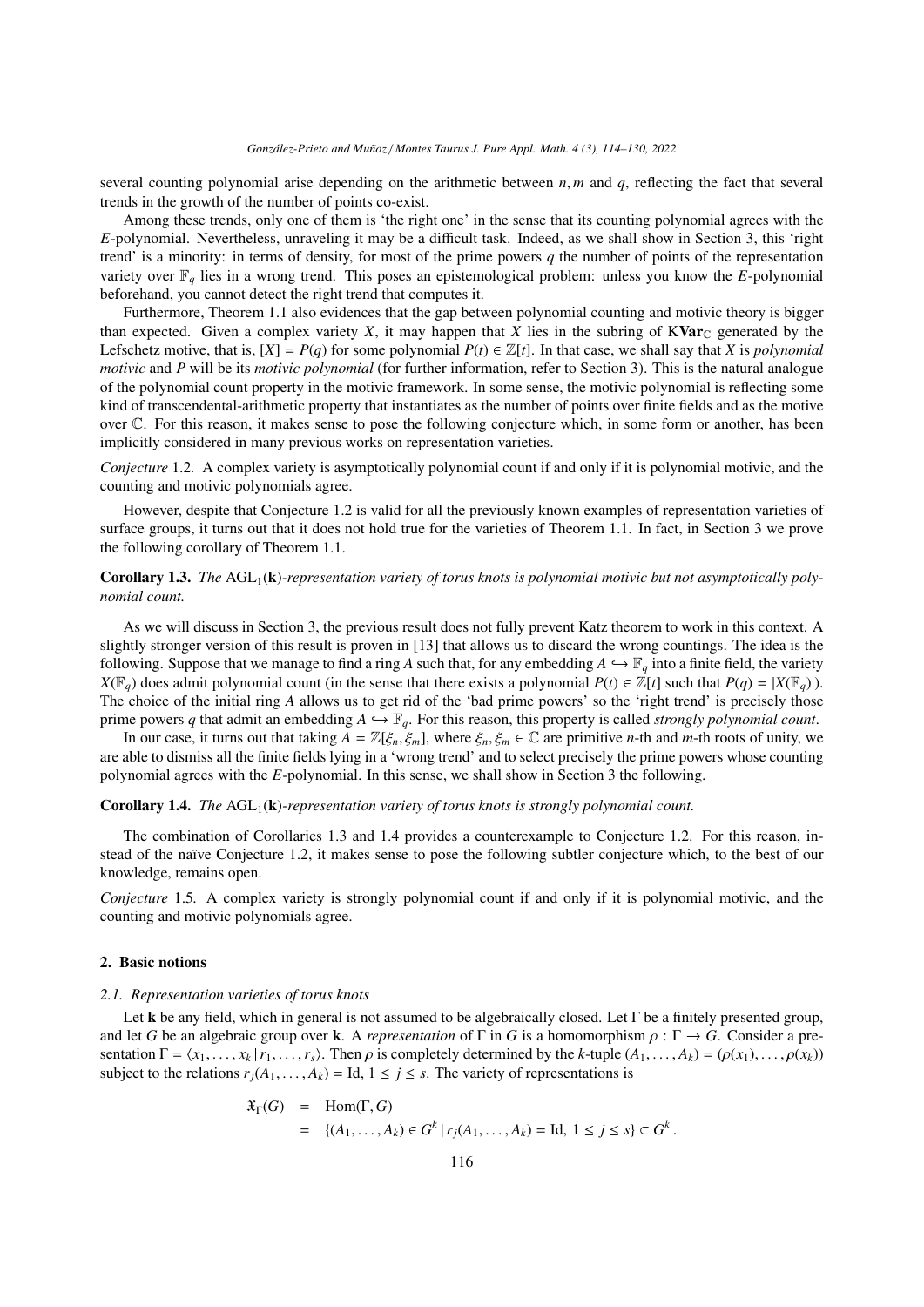Written in this way,  $\mathfrak{X}_{\Gamma}(G)$  is an affine algebraic set and it can be checked that this algebraic structure does not depend on the chosen presentation.

If  $G < GL_d(\mathbf{k})$ , then a representation  $\rho$  gives an endomorphism of the **k**-vector space  $\mathbf{k}^d$ , so it makes sense to talk<br>ut the reducibility of  $\alpha$ , A representation  $\alpha$  is *reducible* if there exists some proper s about the reducibility of  $\rho$ . A representation  $\rho$  is *reducible* if there exists some proper subspace  $V \subset \mathbf{k}^d$  such that for all  $g \in G$  we have  $o(g)(V) \subset V$ ; otherwise  $g$  is *irreducible* all  $g \in G$  we have  $\rho(g)(V) \subset V$ ; otherwise  $\rho$  is *irreducible*.

We will be interested in representations of the fundamental group of the complement of a torus knot. To be precise, let  $T^2 = S^1 \times S^1$  be the 2-torus and consider the standard embedding  $T^2 \subset S^3$ let  $T^2 = S^1 \times S^1$  be the 2-torus and consider the standard embedding  $T^2 \subset S^3$ . Let *m*, *n* be a pair of coprime positive<br>integers. Identifying  $T^2$  with the quotient  $\mathbb{R}^2/\mathbb{Z}^2$ , the image of the straight line *n*of type (*m*, *n*), which we shall denote as  $K_{m,n} \text{ }\subset S^3$  (see [\[28,](#page-16-18) Chapter 3]). Now, if we take Γ<sub>*m*,*n*</sub> = π<sub>1</sub>( $S^3 - K_{m,n}$ ), it is well-known that a presentation of this group is given by well-known that a presentation of this group is given by

$$
\Gamma_{m,n} = \langle x, y \, | \, x^n = y^m \rangle.
$$

Therefore, we can consider the variety of representations of the torus knot of type (*m*, *<sup>n</sup>*), which is explicitly described as

$$
\mathfrak{X}_{m,n}(G) = \mathfrak{X}_{\Gamma_{m,n}}(G) = \{ (A, B) \in G^2 \, | \, A^n = B^m \}.
$$

# *2.2. The Grothendieck ring of algebraic varieties*

Let us consider the category  $Var_k$  of algebraic varieties with regular morphisms over a base field **k**. The isomorphism classes of algebraic varieties (i.e. of objects of  $Var_k$ ) form a semi-ring with the disjoint union as addition and the cartesian product as multiplication. This semi-ring can be promoted to a ring, the so called *Grothendieck group of algebraic varieties*  $KVar_k$ , by adding formal additive inverses. Explicitly, it is the abelian group generated by isomorphism classes of algebraic varieties with the relation that  $[X] = [Y] + [U]$  if  $X = Y \sqcup U$ , with  $Y \subset X$  a closed subvariety. The image of an algebraic variety *X* in  $KVar_k$ , [X], is usually referred to as the *virtual class of X* or its *motive*. A very important element of this ring is the class of the affine line,  $q = [k] \in KVar_k$ , the so-called *Lefschetz motive*.

*Remark* 2.1. Despite the simplicity of its definition, the ring structure of  $KVar_k$  is widely unknown. In particular, for almost fifty years it was an open problem whether it is an integral domain. The answer is no and, more strikingly, the Lefschetz motive *q* is a zero divisor [\[2\]](#page-16-19).

Virtual classes are well-behaved with respect to two typical geometric situations that we will encounter in the upcoming sections. A proof of the following facts can be found for instance in [\[6,](#page-16-20) Section 4.1]. Let k be a field of characteristic char(**k**)  $\neq$  2.

• Let  $E \to B$  be a regular morphism that is a locally trivial bundle in the Zariski topology with fiber *F*. In this situation, we have that in  $KVar_k$ 

$$
[E] = [F] \cdot [B].
$$

• Suppose that *X* is an algebraic variety with an action of  $\mathbb{Z}_2$ . Setting  $[X]^+ = [X/\mathbb{Z}_2]$  and  $[X]^-= [X] - [X]^+$ , we have the formula have the formula

<span id="page-3-0"></span>
$$
[X \times Y]^{+} = [X]^{+}[Y]^{+} + [X]^{-}[Y]^{-}
$$
\n(2.1)

for two varieties *X*, *Y* with  $\mathbb{Z}_2$ -actions.

<span id="page-3-1"></span>**Example 2.2.** Consider the fibration  $\mathbf{k}^2 - \mathbf{k} \to GL_2(\mathbf{k}) \to \mathbf{k}^2 - \{(0,0)\}\$ ,  $f \mapsto f(1,0)$ . It is locally trivial in the Zariski topology, and therefore  $[\mathbf{GL}_2(\mathbf{k})] = [\mathbf{k}^2 - \mathbf{k}] \cdot [\mathbf{k}^2 - \{(0,0)\}] = (q^2 - q)(q^2 - 1) = q^4$ quotient map defines a locally trivial fibration  $\mathbf{k}^* = \mathbf{k} - \{0\} \to \text{GL}_2(\mathbf{k}) \to \text{PGL}_2(\mathbf{k})$ , so  $[\text{PGL}_2(\mathbf{k})] = q^3 - q$ .

The following is proved in [\[10,](#page-16-17) Lemma 2.2] for  $\mathbf{k} = \mathbb{C}$ , but the proof extends to any field verbatim.

<span id="page-3-2"></span>**Lemma 2.3.** Let  $\mathbb{Z}_2$  act on  $k^2$  by exchange of coordinates. Then  $[(k^*)^2 - \Delta]^+ = (q-1)^2$ ,  $[(k^*)^2 - \Delta]^+ = -q + 1$ , where ∆ *denotes the diagonal.*

*Also let*  $X = GL_2(k)/GL_1(k) \times GL_1(k)$ *, and*  $\mathbb{Z}_2$  *acting by exchange of columns in*  $GL_2(k)$ *. Then*  $[X]^+ = q^2$  *and*  $z^-= a$  $[X]^- = q$ .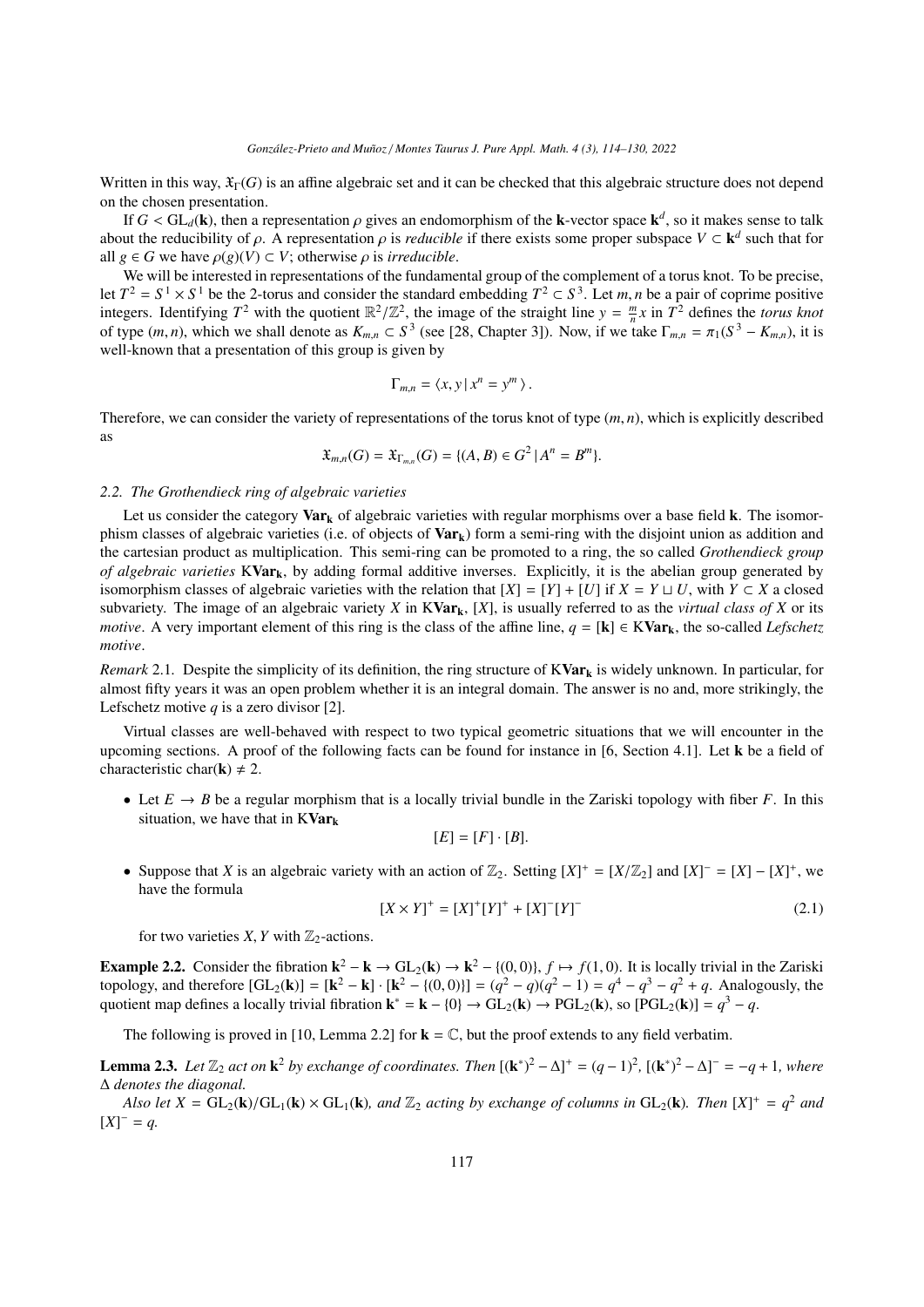## <span id="page-4-0"></span>*2.3. Hodge structures*

In the complex case,  $\mathbf{k} = \mathbb{C}$ , our algebraic varieties are naturally endowed with an extra structure, the so-called Hodge structure.

Recall that a pure Hodge structure of weight *k* consists of a finite dimensional complex vector space *H* with a real structure, and a decomposition  $H = \bigoplus_{k=p+q} H^{p,q}$  such that  $H^{q,p} = \overline{H^{p,q}}$ , the bar meaning complex conjugation on *H*. A pure Hodge structure of weight *k* gives rise to the so-called Hodge filtration, which is a descending filtration  $F^p = \bigoplus_{s \geq p} H^{s, \bar{k} - s}$ . We define  $\text{Gr}_F^p(H) := F^p/F^{p+1} = H^{p, k-p}$ . More generally, a mixed Hodge structure consists of a finite dimensional complex vector space *H* with a real structure, an ascending (weight) filtration *W*• of *H* defined over  $\mathbb{R}$ , and a descending (Hodge) filtration  $F^{\bullet}$  such that  $F^{\bullet}$  induces a pure Hodge structure of weight *k* on each graded piece  $\text{Gr}_{k}^{W}(H) = W_{k}/W_{k-1}$ . Set  $H^{p,q} = \text{Gr}_{F}^{p} \text{Gr}_{p+q}^{W}(H)$  and write  $h^{p,q}$  for the dimension  $h^{p,q} := \dim H^{p,q}$ , usually referred to as the *Hodge numbers*.

Now, let *X* be any quasi-projective complex algebraic variety (possibly non-smooth or non-compact). The real cohomology groups  $H^k(X)$  and the cohomology groups with compact support  $H_c^k(X)$  are endowed with mixed Hodge structures [\[4\]](#page-16-21), and the complex algebraic maps preserve them. We define the *Hodge numbers* of *X* by  $h_c^{k,p,q}(X)$  =  $h^{p,q}(H_c^k(X)) = \dim \mathrm{Gr}_F^p\mathrm{Gr}_{p+q}^W\overline{H_c^k(X)}$ .

Definition 2.4. Given a complex quasi-projective algebraic variety, the *E-polynomial*, also known as the Hodge-Deligne polynomial, is defined as

$$
e(X) = e(X)(u, v) := \sum_{p,q,k} (-1)^k h_c^{k,p,q}(X) u^p v^q \in \mathbb{Z}[u, v].
$$

*Remark* 2.5. When  $h_c^{k,p,q}(X) = 0$  for  $p \neq q$ , the polynomial  $e(X)$  depends only on the product *uv*. This will happen in all the cases that we shall investigate here. In this situation, it is conventional to use the variable  $q = uv$ . For instance,  $e(\mathbb{C}^n) = q^n$ .

A key property of *E*-polynomials that permits their calculation is that they are additive for stratifications of *X*. If *X* is a complex algebraic variety and we decompose it into  $X = \bigsqcup_{i=1}^{n} X_i$ , where all the  $X_i$  are locally closed in *X*, then

$$
e(X) = \sum_{i=1}^n e(X_i).
$$

The *E*-polynomial is also a multiplicative mapping. Indeed, the Künneth isomorphism shows that  $e(X \times Y) = e(X)e(Y)$ . Additionally, this multiplicative property can be extended to more general scenarios, such as algebraic fibrations that are locally trivial in the Zariski topology, or principal *G*-bundle with *G* a connected algebraic group [\[17,](#page-16-8) Remark 2.5].

Due to these additivity and multiplicativity properties, the *E*-polynomial defines a ring homomorphism

$$
e: \mathrm{KVar}_{\mathbb{C}} \to \mathbb{Z}[u^{\pm 1}, v^{\pm 1}].
$$

This homomorphism factorizes through mixed Hodge structures. To be precise, the category of mixed Hodge structures MHS is an abelian category [\[4\]](#page-16-21). Therefore we may as well consider its Grothendieck group, KMHS, which again inherits a ring structure. The long exact sequence in cohomology with compact support and the Künneth isomorphism shows that there exist ring homomorphisms  $KVar_C \rightarrow KMHS$  given by  $[X] \mapsto \sum_k (-1)^k [H_c^k(X)]$  and KMHS  $\rightarrow \mathbb{Z}[u^{\pm 1}, v^{\pm 1}]$  given by  $[H] \mapsto \sum h^{p,q}(H)u^p v^q$  such that the following diagram commutes



*Remark* 2.6. From the previous diagram, we get that the *E*-polynomial of the affine line is  $q = e([C])$  which justifies denoting by  $q = [\mathbb{C}] \in KVar_{\mathbb{C}}$  the Lefschetz motive. This implies that if the motive of a variety lies in the subring of KVar<sub>C</sub> generated by the affine line, then the *E*-polynomial of the variety coincides with the motive, by seeing *q* as a variable.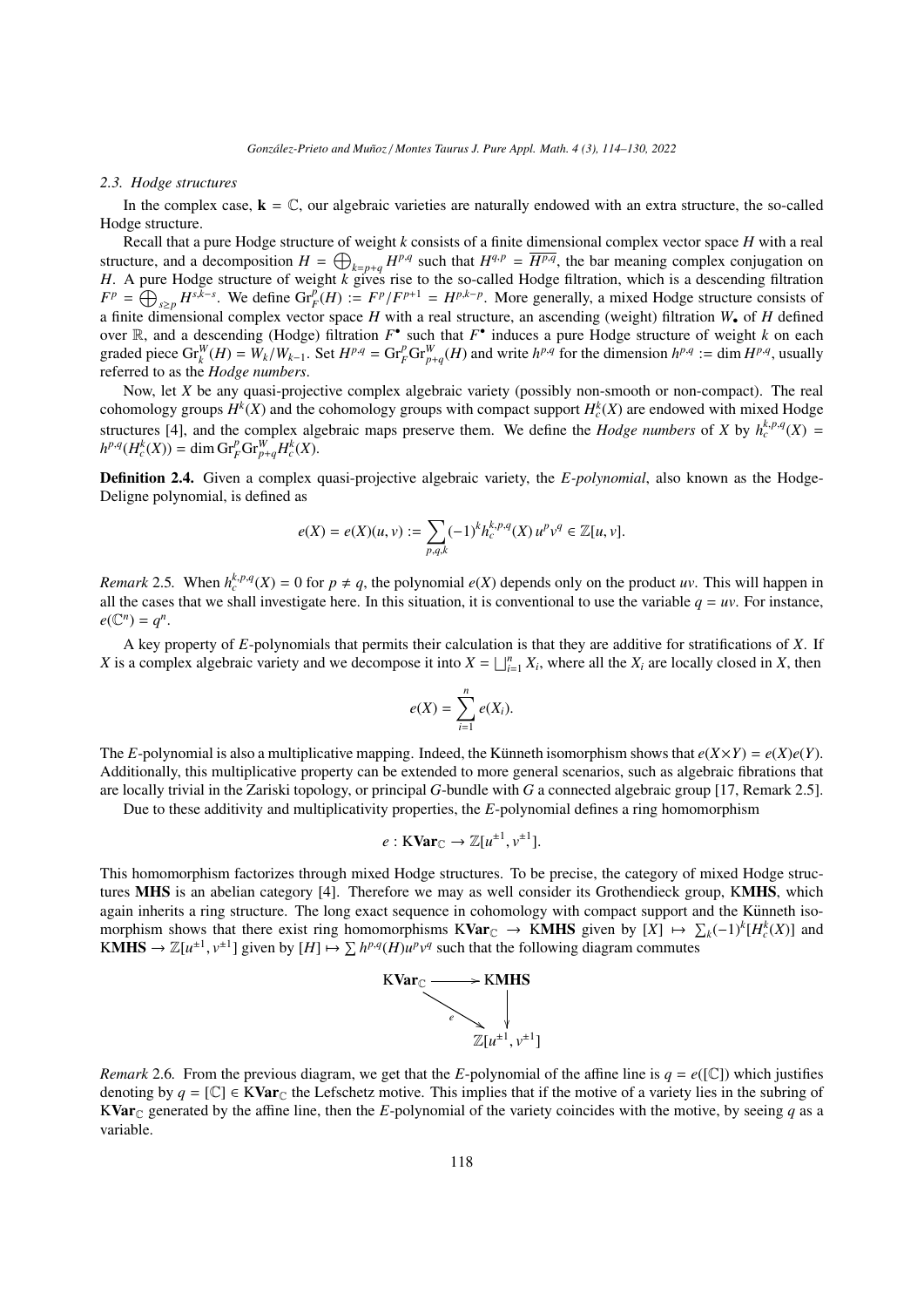We can also consider the equivariant version of the *E*-polynomial. Let *X* be a complex quasi-projective variety on which a finite group *F* acts. Then *F* also acts of the cohomology  $H_c^k(X)$  respecting the mixed Hodge structure, so  $[H_c^k(X)]$  can be seen as an element of the representation ring  $R(F)$  of *F*. The *equivariant Hodge-Deligne polynomial* is defined as

$$
e_F(X) = \sum_{p,q,k} (-1)^k [H_c^{k,p,q}(X)] u^p v^q \in R(F)[u,v].
$$

For instance, for an action of  $\mathbb{Z}_2$ , there are two irreducible representations  $T, N : \mathbb{Z}_2 \to \mathbb{C}^*$ , where *T* is the island representation and *N* is the non-trivial representation. Then the equivariant *F*-polyn trivial representation, and *N* is the non-trivial representation. Then, the equivariant *E*-polynomial can be written as  $e_{\mathbb{Z}_2}(X) = aT + bN$ , where  $e(X) = a + b$ ,  $e(X|\mathbb{Z}_2) = a$ , thus  $b = e(X) - e(X|\mathbb{Z}_2)$ . In the notation of [\[17,](#page-16-8) Section 2],  $a - e(X)^+$   $b - e(X)^-$  Note that if *X X'* are complex varieties with  $\mathbb{Z}_2$ -actions, then writing  $e_{\mathbb$  $a = e(X)^+$ ,  $b = e(X)^-$ . Note that if *X*, *X'* are complex varieties with  $\mathbb{Z}_2$ -actions, then writing  $e_{\mathbb{Z}_2}(X) = aT + bN$  and  $e_{\mathbb{Z}_2}(X^0) = a^T T + b^t N$  we have  $e_{\mathbb{Z}_2}(X \times X^t) = (aa^t + bb^t)T + (ab^t + ba^t)N$  and so  $e_{\mathbb{Z}_2}(X') = a'T + b'N$ , we have  $e_{\mathbb{Z}_2}(X \times X') = (aa' + bb')T + (ab' + ba')N$  and so

$$
e((X \times X')/\mathbb{Z}_2) = e(X)^{+}e(X')^{+} + e(X)^{-}e(X')^{-}.
$$
\n(2.2)

This is the Hodge-theoretic analogue of [\(2.1\)](#page-3-0).

## <span id="page-5-0"></span>3. The problem of polynomial counting

In the seminal paper [\[13\]](#page-16-14), Hausel and Rodríguez-Villegas introduced an arithmetic method for computing the *E*-polynomial of representation varieties. The key idea was to count the number of points of a complex variety over finite fields, as suggested by the Weil conjectures.

Definition 3.1. Let *<sup>X</sup>* be a complex algebraic variety. A *spreading out* of *<sup>X</sup>* is a pair (*A*, <sup>X</sup>) of a finitely generated ring *A* ⊂  $\mathbb C$  and a separated *A*-scheme *X* such that *X* and  $X(\mathbb C) = X \times_{Spec(A)} Spec(\mathbb C)$  are isomorphic as complex algebraic varieties.

Suppose that *A* is also a finitely generated **k**-algebra. For any morphism  $A \rightarrow A'$  to a finitely generated **k**-algebra, we will denote by  $X(A')$  the set of closed points of  $X \times_{Spec(A)} Spec(A')$  after the extension of scalars. In particular, if  $A' = \mathbb{F}_q$  is a finite field, then  $X(\mathbb{F}_q)$  is a finite set of cardinal  $|X(\mathbb{F}_q)|$ .

Definition 3.2. Let *X* be a complex algebraic variety. We say that *X* is *asymptotically polynomial count* if there exist a spreading out  $(\mathbb{Z}, \mathcal{X})$  of *X* and a polynomial  $P(t) \in \mathbb{Z}[t]$  such that  $P(p^n) = |\mathcal{X}(\mathbb{F}_{p^n})|$  for all but finitely many prime *p* and all  $n > 1$ and all  $n \geq 1$ .

A related notion is the following, where the key difference is that, now, the ground ring *A* of the spreading out may be any finitely generated subring of C.

**Definition 3.3.** A complex variety *X* is said to be *strongly polynomial count* if there exist a spreading out  $(A, X)$  of *X* and a polynomial  $P(t) \in \mathbb{Z}[t]$  such that, for any monomorphism  $A \hookrightarrow \mathbb{F}_q$  we have that  $P(q) = |\mathcal{X}(\mathbb{F}_q)|$ .

<span id="page-5-1"></span>*Remark* 3.4*.* An asymptotically polynomial count complex variety is strongly polynomial count. Indeed, suppose that we have a spreading out  $(\mathbb{Z}, \mathcal{X})$  such that  $P(t)$  counts the number of points of points in  $\mathcal{X}(\mathbb{F}_q)$  for  $q > N_0$ . Let  $p > N_0$ be a prime number and take  $A = \mathbb{Z}[\xi_p]$  where  $\xi_p$  is a p-th root of unit in  $\mathbb{C}$ . Then any monomorphism  $A \hookrightarrow \mathbb{F}_q$  must send  $\xi_p$  to an non-vanishing element of order *p* which forces that  $q \geq p$ . Therefore,  $P(q) = |X(\mathbb{F}_q)|$  and thus *X* is strongly polynomial count.

The very remarkable feature of these varieties is that this counting process actually captures their Hodge structure.

<span id="page-5-2"></span>Theorem 3.5 ([\[13,](#page-16-14) Theorem 6.1.2]). *If X is a complex variety that is strongly polynomial count with counting polynomial P, then the E-polynomial of X is*

$$
e(X)(u, v) = P(uv).
$$

**Example 3.6.** The affine space  $\mathbb{C}^n$  is polynomial counting. It admits a universal spreading out  $(\mathbb{Z}, \mathbb{Z}^n)$  and the poly-<br>nomial  $P(t) = t^n$  is its counting polynomial since  $|\mathbb{Z}^n(\mathbb{R})| = |\mathbb{R}^n| = a^n$ . This nomial  $P(t) = t^n$  is its counting polynomial since  $|\mathbb{Z}^n(\mathbb{F}_q)| = |\mathbb{F}_q^n| = q^n$ . This is in perfect agreement with the fact that its E-polynomial must be  $e(\mathbb{C}^n)(u, v) = u^n v^n = q^n$ , as it is provided by the relation  $1 + q + q^2 + ... + q^n = e(\mathbb{P}^n_{\mathbb{C}}) =$ <br> $e(\mathbb{C}^n) + e(\mathbb{D}^{n-1})$  $e(\mathbb{C}^n)+e(\mathbb{P}_{\mathbb{C}}^{n-1}).$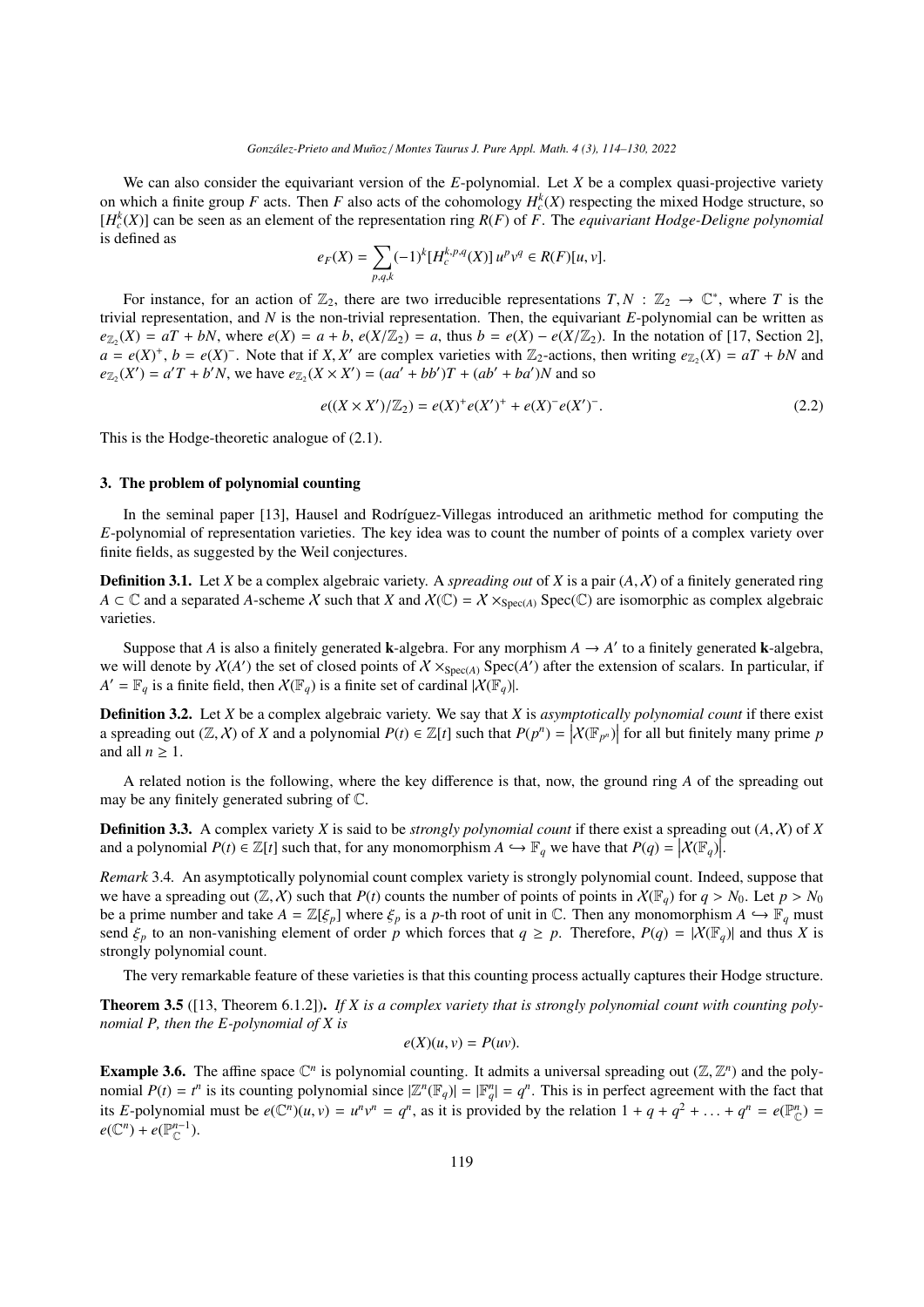On the other hand, a Riemann surface Σ of genus *g* ≥ 1 is not polynomial count. Recall that its (pure) Hodge structure is  $H^{0,0}(\Sigma) = \mathbb{C}$ ,  $H^{1,0}(\Sigma) = H^{0,1}(E) = \mathbb{C}^g$  and  $H^{1,1}(\Sigma) = \mathbb{C}$ . Hence, its *E*-polynomial is given by  $e(\Sigma)(u, v) =$ <br> $1 - gu - gy + uv$ . Notice that  $e(\Sigma)(u, v)$  is not even a polynomial in the variable *uv*, so  $1 - gu - gv + uv$ . Notice that  $e(\Sigma)(u, v)$  is not even a polynomial in the variable *uv*, so  $\Sigma$  cannot be polynomial count.

A related property to polynomial count can be read in the Grothendieck ring of algebraic varieties,  $KVar_{\mathbb{C}}$ .

**Definition 3.7.** A complex algebraic variety *X* will be said to be *polynomial motivic* if its motive  $[X] \in \mathbf{KVar}_{\mathbb{C}}$  can be expressed as  $[X] = P(q)$  for some polynomial  $P \in \mathbb{Z}[t]$ , that we will refer to as the *motivic polynomial*. In other words, the motive [X] belongs to the subring of KVar<sub>C</sub> generated by the Lefschetz motive q.

The interplay between polynomial count and polynomial motivic varieties is widely presented in the literature about representation varieties. In [\[13\]](#page-16-14), the authors showed that the twisted GL*r*(C)-representation varieties of Riemann surfaces are polynomial count and computed their counting polynomials. This work on polynomial count has been extended in [\[23\]](#page-16-15) for  $SL_r(\mathbb{C})$  and in [\[12\]](#page-16-22) for parabolic representation varieties. At the other side, in the paper [\[21\]](#page-16-9) it was shown that the  $SL_2(\mathbb{C})$ -representation varieties of Riemann surfaces are also polynomial motivic and the motivic polynomial agrees with the counting polynomial. Additionally, the recent developments on Topological Quantum Field Theories has opened the door to show that general representation varieties are also polynomial motivic and to compute their motives [\[8,](#page-16-12) [7\]](#page-16-13).

Based on these results, and the similarity between these concepts, the following conjecture has been considered in one or another form in the aforementioned works.

<span id="page-6-1"></span>*Conjecture* 3.8. Let X be a reduced Z-scheme and let  $X = X(\mathbb{C})$  be the associated complex algebraic variety by extension of scalars. Then *X* is asymptotically polynomial count if and only if it is polynomial motivic, and the counting and motivic polynomials agree.

We shall disprove this conjecture with our computations of AGL<sub>r</sub>(k)-representation varieties of torus knots. Here, AGL*r*(k) is the group of affine transformations of the *r*-dimensional affine space. In other words, the elements of  $AGL_r(\mathbf{k})$  are matrices of the form

$$
\begin{pmatrix} 1 & 0 \\ \alpha & A_0 \end{pmatrix},
$$

with  $\alpha \in \mathbf{k}^r$  and  $A_0 \in GL_r(\mathbf{k})$ . Multiplication in AGL<sub>r</sub>( $\mathbf{k}$ ) is given by matrix multiplication, so we have a natural description as semi-direct product AGL ( $\mathbf{k}$ ) =  $\mathbf{k}^r \rtimes GL_r(\mathbf{k})$ description as semi-direct product  $AGL_r(\mathbf{k}) = \mathbf{k}^r \rtimes GL_r(\mathbf{k})$ .

#### <span id="page-6-2"></span>4.  $AGL<sub>1</sub>(k)$ -representation varieties of torus knots

In this section, we compute the motive of the  $AGL_1(k)$ -representation variety of the  $(m, n)$ -torus knot by describing it explicitly. Fix a field **k** whose characteristic is char( $\bf{k}$ ) = 0, or char( $\bf{k}$ ) > 0 not dividing either *n* or *m*. Suppose that we have an element  $(A, B) \in \mathfrak{X}_{m,n}(AGL_1(k))$  with matrices of the form

$$
A = \begin{pmatrix} 1 & 0 \\ \alpha & a_0 \end{pmatrix}, \qquad B = \begin{pmatrix} 1 & 0 \\ \beta & b_0 \end{pmatrix}.
$$

A straightforward computation shows that

$$
A^{n} = \begin{pmatrix} 1 & 0 \\ (1 + a_0 + \dots + a_0^{n-1})\alpha & a_0^{n} \end{pmatrix}, \qquad B^{m} = \begin{pmatrix} 1 & 0 \\ (1 + b_0 + \dots + b_0^{m-1})\beta & b_0^{m} \end{pmatrix}.
$$

<span id="page-6-0"></span>**Lemma 4.1.** *Let*  $m, n \geq 1$  *be coprime natural numbers. Then the algebraic curve* 

 $C = \{(x, y) \in \mathbf{k}^2 - \{(0, 0)\} \mid x^n = y^m\}$ 

*is isomorphic to*  $\mathbf{k}^* = \mathbf{k} - \{0\}$  *under the map*  $t \in \mathbf{k}^* \mapsto (t^m, t^n) \in C$ .

*Proof.* Let *a*, *b* be integers such that  $am + bn = 1$ . Then, the inverse of the claimed map is  $(x, y) \in C \mapsto x^a y^b \in \mathbf{k}^*$ .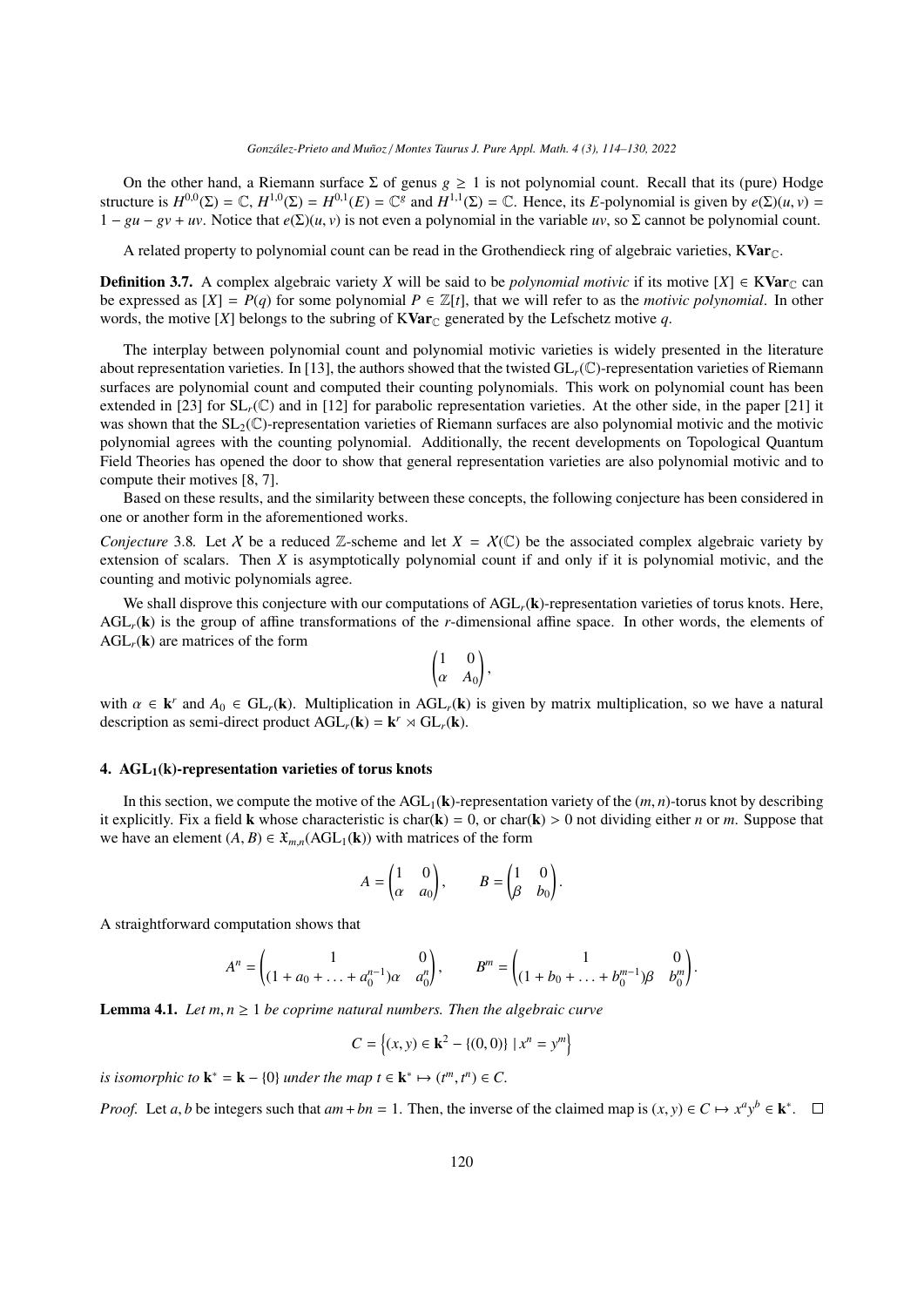*Remark* 4.2*.* Since  $a < 0$  or  $b < 0$ , the above-mentioned inverse map  $(x, y) \mapsto x^a y^b$  is not defined for  $(x, y) = (0, 0)$ . Of course, this agrees with the fact that  $C \cup \{(0, 0)\}\$ is not a smooth curve.

Under the isomorphism of Lemma [4.1,](#page-6-0) the representation variety can be explicitly described as

$$
\mathfrak{X}_{m,n}(\text{AGL}_1(\mathbf{k})) = \left\{ (t,\alpha,\beta) \in \mathbf{k}^* \times \mathbf{k}^2 \mid \Phi_n(t^m)\alpha = \Phi_m(t^n)\beta \right\},\
$$

where, for  $l \ge 1$ ,  $\Phi_l$  is the polynomial  $\Phi_l(x) = 1 + x + \ldots + x^{l-1} \in \mathbf{k}[x]$ . Written in a more geometric fashion, the morphism  $(t, \alpha, \beta) \mapsto t$  defines a regular man morphism  $(t, \alpha, \beta) \mapsto t$  defines a regular map

<span id="page-7-0"></span>
$$
\mathfrak{X}_{m,n}(\text{AGL}_1(\mathbf{k})) \longrightarrow \mathbf{k}^*.
$$
\n(4.1)

The fiber over  $t \in \mathbf{k}^*$  is the orthogonal complement of the vector  $(\Phi_n(t^m), -\Phi_m(t^n)) \in \mathbf{k}^2$ . This complement is **k** if  $(\Phi_n(t^m), \Phi_n(t^n)) \neq (0, 0)$  and it is  $\mathbf{k}^2$  otherwise  $(\Phi_n(t^m), \Phi_m(t^n)) \neq (0, 0)$  and it is  $\mathbf{k}^2$  otherwise.<br>
Recall that if char(k) does not divide *l* the

Recall that if char(k) does not divide *l*, then the roots of  $\Phi_l$  are the *l*-th roots of unit different from 1. Denote by  $(\Phi_n(t^m), \Phi_m(t^n)) = (0, 0)$  if and only if  $t \in \mu_{nm}^k$  –  $(\Phi_n(t^m), \Phi_m(t^n))$  $\frac{k}{l}$  the group of *l*-th roots of units in **k** (including 1). In our case, the assumptions on the characteristic of **k** imply that  $\ddot{ }$  $\binom{\mathbf{k}}{n} \cup \mu_m^{\mathbf{k}}$ . Set

$$
\Omega_{m,n}^{\mathbf{k}} = \mu_{nm}^{\mathbf{k}} - \left(\mu_n^{\mathbf{k}} \cup \mu_m^{\mathbf{k}}\right),
$$

and notice that it is a finite set. To count its elements, set  $\xi_l^k = |\mu_l^k|$ . Since *m*, *n* are coprime  $\mu_n^k \cap \mu_m^k = \{1\}$  and thus

$$
|\Omega_{m,n}^{\mathbf{k}}| = \xi_{nm}^{\mathbf{k}} - \xi_n^{\mathbf{k}} - \xi_m^{\mathbf{k}} + 1.
$$

Note that if **k** is algebraically closed, then  $\xi_l^k = l$  and, thus,  $|\Omega_{m,n}^k| = nm - n - m + 1 = (n-1)(m-1)$ .<br>Therefore (4.1) decomposes into the two Zariski locally trivial fibrations

Therefore, [\(4.1\)](#page-7-0) decomposes into the two Zariski locally trivial fibrations

$$
\mathbf{k} \longrightarrow \mathfrak{X}_{m,n}^{(1)}(\text{AGL}_1(\mathbf{k})) \longrightarrow \mathbf{k}^* - \Omega_{m,n}^{\mathbf{k}},
$$
  

$$
\mathbf{k}^2 \longrightarrow \mathfrak{X}_{m,n}^{(2)}(\text{AGL}_1(\mathbf{k})) \longrightarrow \Omega_{m,n}^{\mathbf{k}},
$$

with  $\mathfrak{X}_{m,n}(\text{AGL}_1(\mathbf{k})) = \mathfrak{X}_{m,n}^{(1)}(\text{AGL}_1(\mathbf{k})) \sqcup \mathfrak{X}_{m,n}^{(2)}(\text{AGL}_1(\mathbf{k}))$ . Thus, this implies that the motive of the whole representation variety is

$$
\begin{aligned} \left[\mathfrak{X}_{m,n}(\text{AGL}_1(\mathbf{k}))\right] &= \left[\mathfrak{X}_{m,n}^{(1)}(\text{AGL}_1(\mathbf{k}))\right] + \left[\mathfrak{X}_{m,n}^{(2)}(\text{AGL}_1(\mathbf{k}))\right] = \left[\mathbf{k}^* - \Omega_{m,n}^{\mathbf{k}}\right] \left[\mathbf{k}\right] + \left[\Omega_{m,n}^{\mathbf{k}}\right] \left[\mathbf{k}^2\right] \\ &= (q - 1 - |\Omega_{m,n}^{\mathbf{k}}|)q + |\Omega_{m,n}^{\mathbf{k}}|q^2 = (\xi_{nm}^{\mathbf{k}} - \xi_n^{\mathbf{k}} - \xi_m^{\mathbf{k}} + 2)(q^2 - q). \end{aligned}
$$

#### 5. Counterexample to Conjecture [3.8](#page-6-1)

In this section, we give a counterexample to Conjecture [3.8.](#page-6-1) In fact, the counterexample will be the  $AGL_1(k)$ representation variety of a (*m*, *<sup>n</sup>*)-torus knot with *<sup>n</sup>* and *<sup>m</sup>* coprime numbers. The core of this fact is the following easy lemma, whose proof is provided for completeness.

**Lemma 5.1.** *The number of l-th roots of unit in*  $\mathbb{F}_q$  *is*  $\xi_l^{\mathbb{F}_q}$  $l_l^{\text{F}_q} = \gcd(l, q-1)$ .

*Proof.* Recall that  $\mathbb{F}_q^* = \mathbb{F}_q - \{0\}$  is a cyclic group of order  $q - 1$ . Under the isomorphism  $\mathbb{F}_q^* \cong \mathbb{Z}_{q-1}$  the *l*-th roots of unit correspond to the annihilators of *l*, that is, the elements  $a \in \mathbb{Z}_{q-1}$  such that  $al \equiv 0 \pmod{q-1}$ . There are exactly  $gcd(l, q - 1)$  of these.  $\Box$ 

*Remark* 5.2. The number of roots of  $\Phi_l(x)$  in  $\mathbb{F}_q$  is  $\xi_l^{\mathbb{F}_q}$  necessarily the case when *l* does not divide *a*  $\frac{u}{l}$ <sup> $\frac{d}{l}$ </sup> − 1, regardless of whether they are repeated. This should be necessarily the case when *l* does not divide *q*.

<span id="page-7-1"></span>**Corollary 5.3.** Let  $m, n > 2$  be natural numbers with  $gcd(m, n) = 1$ . Then the representation variety  $\mathfrak{X}_{m,n}(AGL_1(\mathbb{C}))$ *is not asymptotically polynomial count.*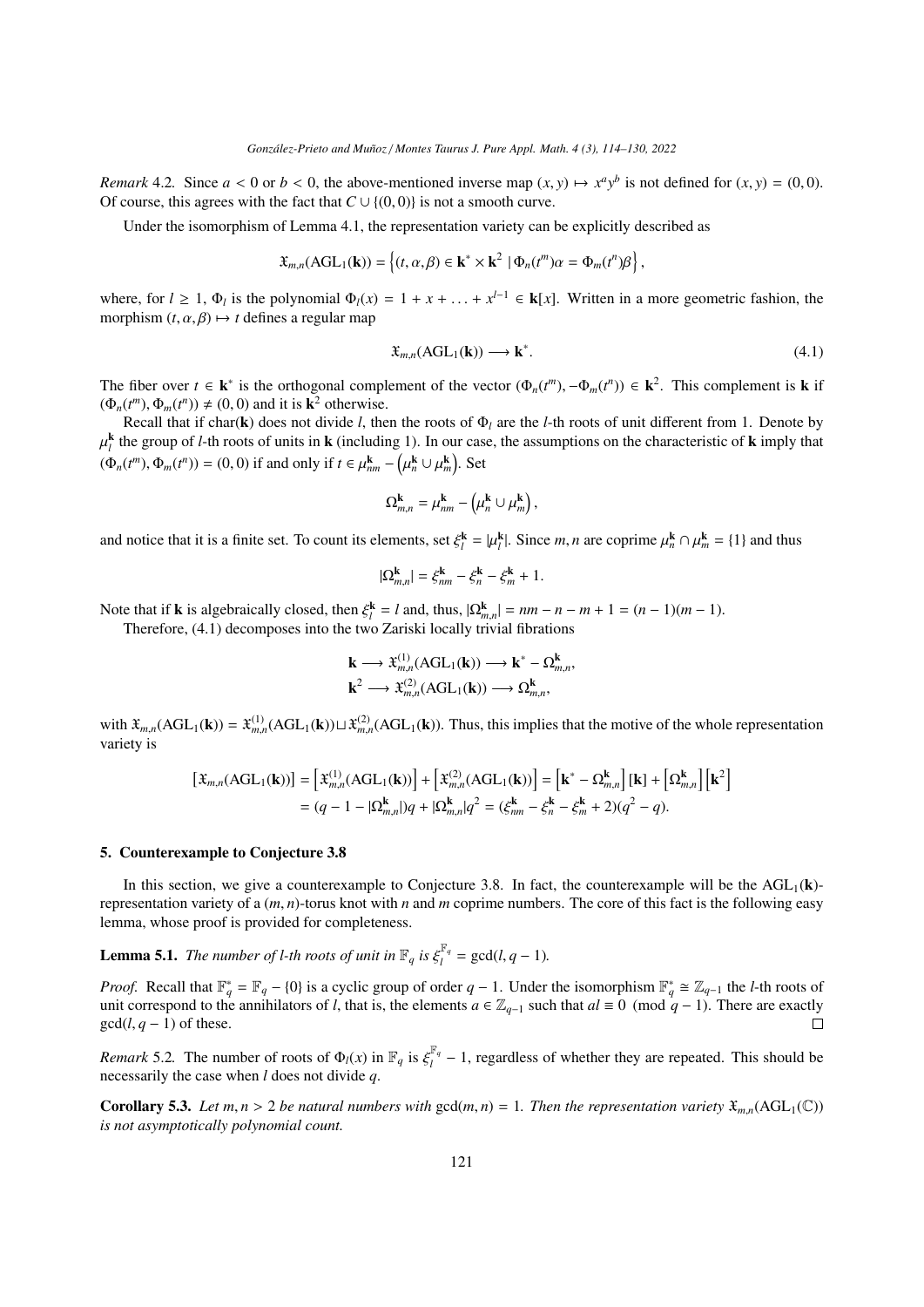*Proof.* In Section [4](#page-6-2) we proved that the motive of  $\mathfrak{X}_{m,n}(\text{AGL}_1(\mathbf{k}))$  for any field **k** is

$$
[\mathfrak{X}_{m,n}(\text{AGL}_1(\mathbf{k}))] = (\xi_{nm}^{\mathbf{k}} - \xi_n^{\mathbf{k}} - \xi_m^{\mathbf{k}} + 2)(q^2 - q),
$$

where  $\xi_k^k$  is the number of *l*-th roots of unit in **k**. In particular, this shows that on a finite field  $|\mathfrak{X}_{m,n}(\text{AGL}_1(\mathbb{F}_q))|$  =  $(\xi_{nm}^{\mathbb{F}_q} - \xi_n^{\mathbb{F}_q} - \xi_m^{\mathbb{F}_q} + 1)(q^2 - q).$ <br>By Dirichlet theorem on

By Dirichlet theorem on arithmetic progressions, there exist an infinite sequence of primes  ${p_\alpha}_{\alpha=1}^{\infty}$  astisfying  $\alpha=1$  (mod nm) which under the isomorphism  $\mathbb{Z} \cong \mathbb{Z} \times \mathbb{Z}$  correspond to  $p_1 = 1$  (mod n) *p*<sub>α</sub> ≡ 1 (mod *nm*) which, under the isomorphism  $\mathbb{Z}_{nm} \cong \mathbb{Z}_n \times \mathbb{Z}_m$ , correspond to  $p_\alpha \equiv 1 \pmod{n}$  and  $p_\alpha \equiv 1 \pmod{n}$ .<br>(mod *m*) In other words *n* and *m* divide *n* = 189.000(*n n* = 1) = *n* and(*m n* = (mod *m*). In other words, *n* and *m* divide  $p_\alpha - 1$  so gcd $(n, p_\alpha - 1) = n$ , gcd $(m, p_\alpha - 1) = m$  and gcd $(nm, p_\alpha - 1) = nm$ .<br>Therefore for these primes we have that  $e^{\mathbb{F}_{pq}} = n$  and  $e^{\mathbb{F}_{pq}} = nm$  and  $e^{\mathbb{F}_{pq}} = (ACU(\mathbb{F})) = ((n-1)($ Therefore, for these primes we have that  $\xi_n^{\mathbb{F}_{p\alpha}} = n$ ,  $\xi_m^{\mathbb{F}_{p\alpha}} = m$  and  $\xi_{nm}^{\mathbb{F}_{p\alpha}} = nm$  so  $|\mathfrak{X}_{m,n}(\text{AGL}_1(\mathbb{F}_{p\alpha}))| = ((n-1)(m-1) + 1)(n^2 - n)$ . This shows that if  $\mathfrak{X} = (\text{AGL}_1(\mathbb{C}))$  is asymptotically  $1$ )( $p_a^2 - p_a$ ). This shows that if  $\mathfrak{X}_{m,n}(\text{AGL}_1(\mathbb{C}))$  is asymptotically polynomial count, its counting polynomial must be  $P(t) = (nm - n - m + 2)(t^2 - t)$  $P(t) = (nm - n - m + 2)(t^2 - t).$ 

However, applying again Dirichlet theorem we also find an infinite sequence of primes  $\left\{q_\beta\right\}_{\beta=1}^\infty$  satisfying  $q_\beta \equiv 2$ β=1<br>F (mod *nm*) or, equivalently,  $q_\beta \equiv 2 \pmod{n}$  and  $q_\beta \equiv 2 \pmod{m}$ . In this case, this implies that  $\xi_n^{\mathbb{F}_{q_\beta}} = \gcd(n, q_\beta - 1) < \mathbb{F}_{q_\beta}$  $m, \, \xi_m^{\mathbb{F}_{q_\beta}} = \gcd(m, q_\beta - 1) < m \text{ and } \xi_{nm}^{\mathbb{F}_{q_\beta}} = \xi_n^{\mathbb{F}_{q_\beta}} \xi$  $\mathbb{F}_{q\beta}^{\mathbb{F}_{q\beta}} = \gcd(nm, q_{\beta} - 1) < nm$ . Therefore,  $|\mathfrak{X}_{m,n}(\text{AGL}_1(\mathbb{F}_{q_{\beta}}))| = ((\xi_n^{\mathbb{F}_{q_{\beta}}})$  $1)(\xi_m^{\mathbb{F}_{q_\beta}}-1)+1)(q_\beta^2$  $\Box$  $\frac{2}{\beta} - q_{\beta}$ ) < *P*( $q_{\beta}$ ), contradicting that *P*(*t*) is the counting polynomial.

Due to Corollary [5.3,](#page-7-1) we see that Conjecture [3.8](#page-6-1) does not hold true. Nevertheless, on the contrary we have the following result.

# **Proposition 5.4.** *For any*  $m, n > 0$  *with*  $gcd(m, n) = 1$ *, the variety*  $\mathfrak{X}_{m,n}(AGL_1(\mathbb{C}))$  *is strongly polynomial count.*

*Proof.* The idea is the same as in Remark [3.4.](#page-5-1) Pick elements  $\xi_n, \xi_m \in \mathbb{C}$  which are primitive *n*-th and *m*-th roots of unit and set  $A = \mathbb{Z}[\xi_n, \xi_m]$ . Any embedding  $A \hookrightarrow \mathbb{F}_q$  must send  $\xi_n$  to an element of  $\mathbb{F}_q^*$  of order *n* so *n* must divide  $|\mathbb{F}_q^*| = q - 1$ . Analogously, *m* must divide  $q - 1$ . This means that for these finite fields we are forced to have  $\xi_{nm}^{\mathbb{F}_q} = nm$ , ξ  $F_q^i = n$  and  $\xi_m^{\mathbb{F}_q} = m$ , so the number of points is  $|\mathfrak{X}_{m,n}(\text{AGL}_1(\mathbb{F}_q))| = ((n-1)(m-1) + 1)(q^2 - q)$ . This shows that  $\mathfrak{X}_{m,n}(\text{AGL}_1(\mathbb{F}_q))$  is strongly polynomial count with counting polynomial  $P(t) - ((n-1)(m-1) +$  $\mathfrak{X}_{m,n}(\text{AGL}_1(\mathbb{C}))$  is strongly polynomial count with counting polynomial  $P(t) = ((n-1)(m-1) + 1)(t^2 - t)$ .

*Remark* 5.5*.* The previous counting polynomial agrees with the *E*-polynomial of the representation variety in the case **k** =  $\mathbb{C}$ , as claimed in Theorem [3.5.](#page-5-2) If **k** =  $\mathbb{C}$  (indeed if **k** is algebraically closed) then  $\xi_l^{\mathbb{C}}$  $l_l^{\text{\tiny (C)}} = l$  so

$$
e\left(\mathfrak{X}_{m,n}(\text{AGL}_1(\mathbb{C}))\right)=(\xi_{nm}^{\mathbb{C}}-\xi_n^{\mathbb{C}}-\xi_m^{\mathbb{C}}+2)(q^2-q)=((n-1)(m-1)+1)(q^2-q)=P(q).
$$

*Remark* 5.6. To show the erratic behavior of the number of points of  $\mathfrak{X}_{m,n}(\text{AGL}_1(\mathbf{k}))$  over finite fields, in Figure [1](#page-9-0) we depict the number of points of  $\mathfrak{X}_{m,n}(\text{AGL}_1(\mathbb{F}_q))$  for the prime powers  $2 \leq q \leq 3000$ . As we can observe, there appear several trends of points, which represent several 'counting polynomials' for this variety. The number of trends seems to increase when *n* and *m* are composite numbers.

Notice that this erratic behavior poses a philosophical question. Suppose that, for some reason, we know that  $\mathfrak{X}_{m,n}(\text{AGL}_1(\mathbb{C}))$  is polynomial counting. In that case, the degree of the *E*-polynomial can be estimated from the dimension of  $\mathfrak{X}_{m,n}(\text{AGL}_1(\mathbb{C}))$ . Therefore, an easy way of computing the *E*-polynomial is just to start counting points in small finite fields until we get enough interpolating points, which should determine the *E*-polynomial. This approach has been used for instance in [\[9\]](#page-16-23). However, the previous plot shows that this is not a good idea: most of the prime finite fields give the wrong answer, and only a few (in terms of density) prime powers can be used to interpolate the *E*-polynomial.

Moreover, even though we were able to compute the number of points of  $\mathfrak{X}_{m,n}(\text{AGL}_1(\mathbb{F}_q))$  for any prime power *q*, say through arithmetic arguments, it is not clear how to extract the *E*-polynomial from these computations. The computations will only show that the number of points of the variety follows several trends, but the right trend is unknown beforehand (and it is not highlighted by density arguments). The selection rule for the right trend is much deeper and hard to discover: there exists a finitely generated subring of  $\mathbb C$  that is contained exactly in the finite fields of a single trend. Only one trend can satisfy this property, and that one is the correct trend.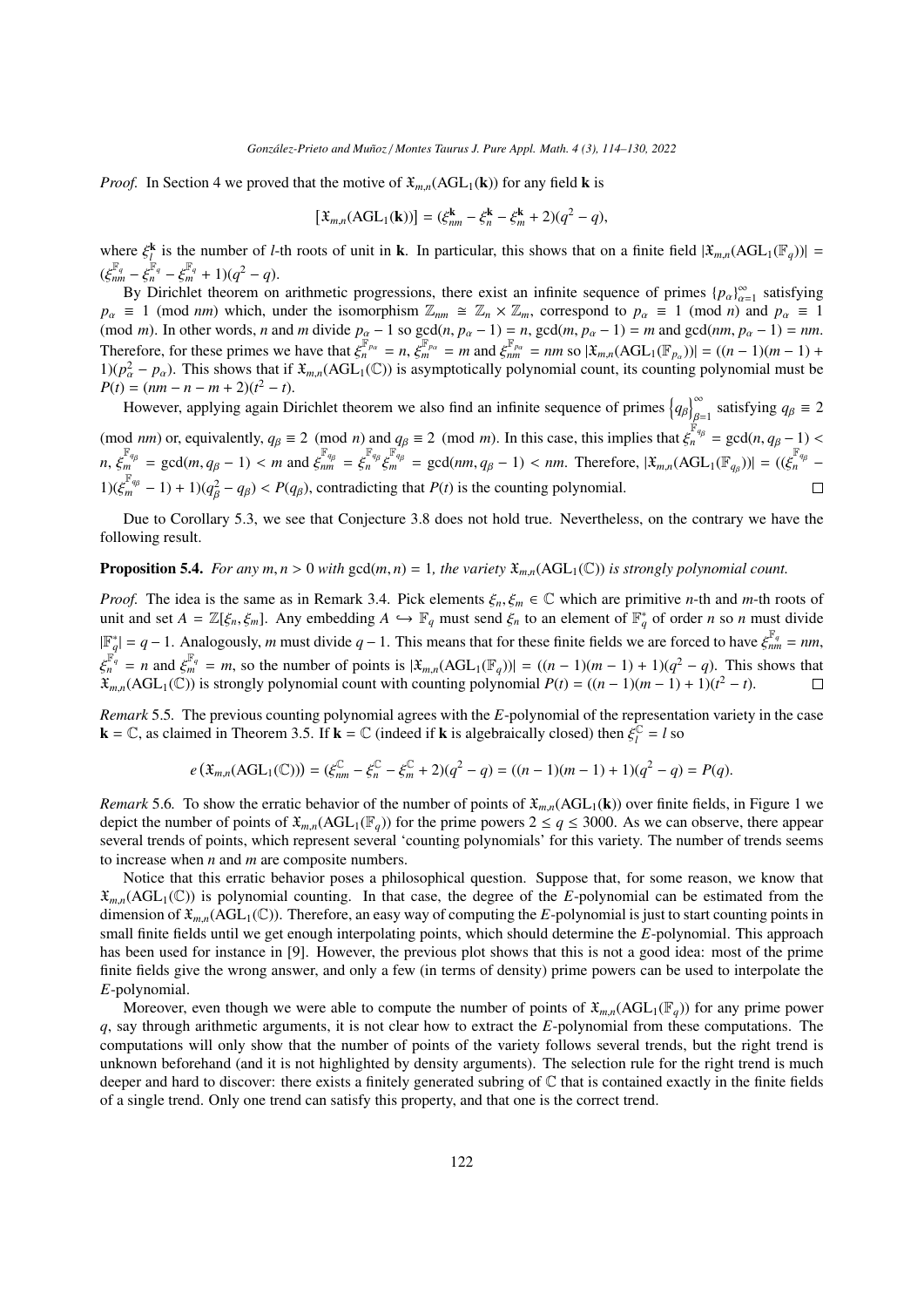<span id="page-9-0"></span>

*Gonz´alez-Prieto and Mu˜noz* / *Montes Taurus J. Pure Appl. Math. 4 (3), 114[–130,](#page-16-0) 2022*

Figure 1: Number of points of the representation variety  $\mathfrak{X}_{m,n}(\text{AGL}_1(\mathbb{F}_q))$  for several values of  $(m, n)$  and *q* the prime powers  $q \leq 3000$ . In red, the true counting polynomial that agrees with the *E*-polynomial.

In this spirit, we cannot expect asymptotic polynomial count to be a property that can be read from the motive. However, there is still a hope with strongly polynomial count. This poses the following conjecture which, to our knowledge, is still open.

*Conjecture* 5.7. Let *X* be a reduced Z-scheme and let  $X = X(\mathbb{C})$  be the associated complex algebraic variety. Then *X* is strongly polynomial count if and only if it is polynomial motivic, and the counting and motivic polynomials agree.

# 6.  $AGL<sub>2</sub>(k)$ -representation varieties of torus knots

In this section, we compute the motive of the  $AGL_2(k)$ -representation variety of the  $(m, n)$ -torus knot. Suppose that we have an element  $(A, B) \in \mathfrak{X}_{mn}(AGL_2(k))$  with matrices of the form

$$
A = \begin{pmatrix} 1 & 0 \\ \alpha & A_0 \end{pmatrix}, \qquad B = \begin{pmatrix} 1 & 0 \\ \beta & B_0 \end{pmatrix},
$$

where  $A_0, B_0 \in GL_2(\mathbf{k})$  while  $\alpha, \beta \in \mathbf{k}^2$ . Computing the powers we obtain

$$
A^n = \begin{pmatrix} 1 & 0 \\ \Phi_n(A_0)\alpha & A_0^n \end{pmatrix}, \qquad B^m = \begin{pmatrix} 1 & 0 \\ \Phi_m(B_0)\beta & B_0^m \end{pmatrix}
$$

Therefore, the  $AGL_2(\mathbf{k})$ -representation variety is explicitly given by

<span id="page-9-1"></span>
$$
\mathfrak{X}_{m,n}(\text{AGL}_2(\mathbf{k})) = \left\{ (A_0, B_0, \alpha, \beta) \in \text{GL}_2(\mathbf{k})^2 \times \mathbf{k}^2 \middle| \begin{matrix} A_0^n = B_0^m \\ \Phi_n(A_0) \alpha = \Phi_m(B_0) \beta \end{matrix} \right\}.
$$
\n(6.1)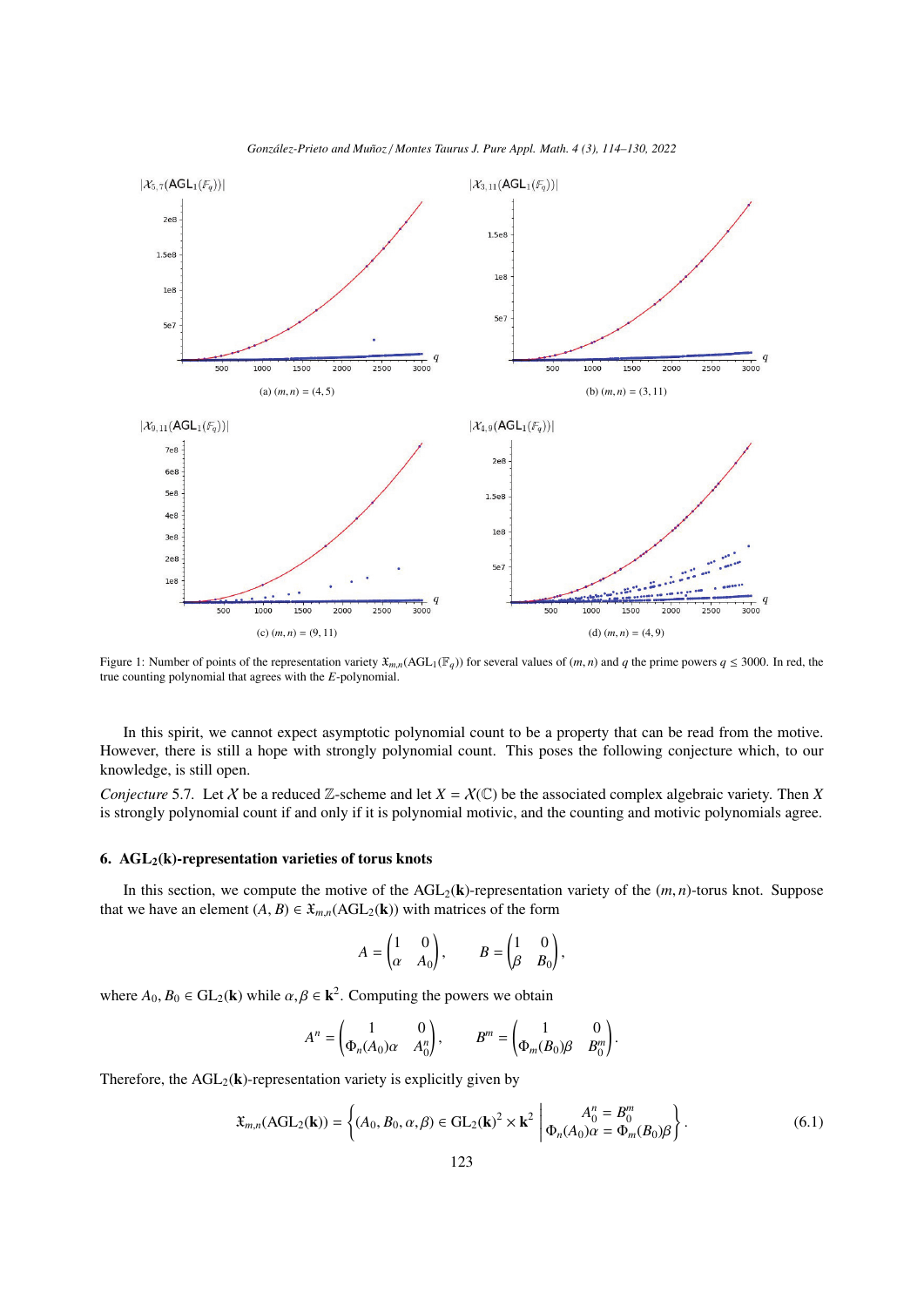In particular, these conditions imply that  $(A_0, B_0) \in \mathfrak{X}_{mn}(\text{GL}_2(\mathbf{k}))$ . Let us decompose the variety as

$$
\mathfrak{X}_{m,n}(\text{AGL}_2(\mathbf{k})) = \mathfrak{X}_{m,n}^{\text{irr}}(\text{AGL}_2(\mathbf{k})) \sqcup \mathfrak{X}_{m,n}^{\text{red}}(\text{AGL}_2(\mathbf{k})).
$$

Here,  $\mathfrak{X}_{m,n}^{\text{irr}}(AGL_2(\mathbf{k}))$  (resp.  $\mathfrak{X}_{m,n}^{\text{red}}(AGL_2(\mathbf{k}))$ ) are the representations  $(A, B)$  with  $(A_0, B_0)$  an irreducible (resp. reducible)<br>managementation in the algebraic algebra. Letther that the presentat representation in the algebraic closure  $\overline{k}$  of k. Note that the superscripts refer to the reducibility/irreducibility of the vectorial part of the representation, not to the representation itself.

First of all, let us analyze the case where  $(A_0, B_0)$  is an irreducible representation. In that case, the eigenvalues are restricted as the following result shows.

**Lemma 6.1.** Let  $\rho = (A_0, B_0) \in \mathfrak{X}_{m,n}^{\text{irr}}(\text{GL}_r(\mathbf{k}))$  *be an irreducible representation over*  $\mathbf{\overline{k}}$ *. Then*  $A_0^n = B_0^m = \omega \text{ Id}$ *, for*  $\text{sum } \omega \in \mathbf{k}^*$  $some \omega \in \mathbf{k}^*$ .

*Proof.* Notice that  $A_0^n$  is a linear map that is equivariant with respect to the representation  $\rho$ . By Schur lemma applied to the algebraic algebra  $\overline{L}$  and  $\overline{L}$  and  $\overline{L}$  and  $\overline{L}$  and  $\overline{L}$  and  $\over$ to the algebraic closure  $\overline{k}$ , this implies that  $A_0^n$  must be a multiple of the identity, say  $A_0^n = \omega$  Id for some  $\omega \in \overline{k}$  and, since  $B^m = A^n$  also  $B^m = \omega$  Id However,  $A^n$  has coefficients in  $\bf{k}$  so  $\omega \in \math$ since  $B_0^m = A_0^n$ , also  $B_0^m = \omega$  Id. However,  $A_0^n$  has coefficients in **k** so  $\omega \in \mathbf{k}^*$ .

<span id="page-10-3"></span>**Corollary 6.2.** Let  $\rho = (A_0, B_0) \in \mathfrak{X}_{m,n}^{\text{irr}}(\mathrm{GL}_r(\mathbf{k}))$  be an irreducible representation over  $\overline{\mathbf{k}}$  and let  $\lambda_1, \ldots, \lambda_r$  and  $\mathbf{R}_r$  are  $\mathbf{R}_r$  and  $\mathbf{R}_r$  *respectively. If* char(**k**) does not div **coronary 0.2.** Let  $p = (A_0, B_0) \in \mathcal{X}_{m,n}(\mathbf{GL}_r(\mathbf{k}))$  be an irreductive representation over **K** and let  $A_1, \ldots, A_r$  and  $\eta_1, \ldots, \eta_r$  be the eigenvalues of  $A_0$  and  $B_0$ , respectively. If char(**k**) does not divide *diagonalizable and*  $\lambda_1^n = \ldots = \lambda_r^n = \eta_1^m = \ldots = \eta_r^m$ .<br>*Eurthermore if r* = 2, char(k) + 2, and m n are

*Furthermore, if*  $r = 2$ , char(**k**)  $\neq 2$ , and *m*, *n* are odd, then  $\lambda_i, \eta_j \in \mathbf{k}^*$ .

*Proof.* The first statement is clear since the *l*-th power of a non-diagonalizable matrix is non-diagonalizable provided that char(k) does not divide *l*. For the second, note that  $\lambda_i$  is a root of a polynomial with coefficients in k, so either  $\lambda_i \in \mathbf{k}^*$  or there is a quadratic extension  $\mathbf{k} \in \mathbf{k}(\lambda)$ . Since k has not characteris  $\lambda_i \in \mathbf{k}^*$  or there is a quadratic extension  $\mathbf{k} \subset \mathbf{k}(\lambda_i)$ . Since **k** has not characteristic 2, this implies that  $\lambda_i = a + b$  with  $a \in \mathbf{k}$  and  $b^2 \in \mathbf{k}$ . Writing  $n - 2r + 1$  we have that *a* ∈ **k** and *b*<sup>2</sup> ∈ **k**. Writing *n* = 2*r* + 1 we have that

$$
\lambda_i^n = \sum_j \binom{n}{j} a^{n-j} b^j = \sum_{j=0}^r \binom{n}{2j} a^{n-2j} b^{2j} + b \left( \sum_{j=0}^r \binom{n}{2j+1} a^{n-2j-1} b^{2j} \right).
$$

Since  $\lambda_i^n$ ,  $a, b^{2j} \in \mathbf{k}$ , it follows that  $b \in \mathbf{k}$  and thus  $\lambda_i \in \mathbf{k}$ .

In an analogous way, we have the following result.

<span id="page-10-0"></span>**Corollary 6.3.** *Suppose m, n are odd coprime numbers,* char(k)  $\neq$  2, and char(k) *does not divide n,m. Let*  $\rho$  =  $(A_0, B_0)$  ∈  $\mathfrak{X}_{m,n}^{\text{red}}(\text{GL}_2(\mathbf{k}))$  *be a reducible representation over* **k***. Then the eigenvalues*  $\lambda_i, \eta_j \in \mathbf{k}^*$ *, and the eigenvectors* are defined over **k** *ln particular*  $\alpha$  is reducible over **k** *are defined over* <sup>k</sup>*. In particular,* ρ *is reducible over* <sup>k</sup>*.*

Due to the previous results, from now on we shall assume the hypotheses on  $n, m$  and char( $\bf{k}$ ) of Corollary [6.3.](#page-10-0)

# <span id="page-10-5"></span>*6.1. The irreducible stratum*

In order to analyze the conditions of [\(6.1\)](#page-9-1), observe that  $(A, B) \mapsto (A_0, B_0)$  defines a morphism

<span id="page-10-2"></span>
$$
\mathfrak{X}_{m,n}^{\text{irr}}(\text{AGL}_2(\mathbf{k})) \longrightarrow \mathfrak{X}_{m,n}^{\text{irr}}(\text{GL}_2(\mathbf{k})).\tag{6.2}
$$

The fiber of this morphism at  $(A_0, B_0)$  is the kernel of the map

<span id="page-10-1"></span>
$$
\Lambda: \mathbf{k}^2 \times \mathbf{k}^2 \to \mathbf{k}^2, \quad \Lambda(\alpha, \beta) = \Phi_n(A_0)\alpha - \Phi_m(B_0)\beta. \tag{6.3}
$$

The following appears in [\[25,](#page-16-4) Proposition 7.3] for **k** =  $\mathbb{C}$ . Recall from Example [2.2](#page-3-1) that  $[PGL_2(\mathbf{k})] = q^3 - q$ .

<span id="page-10-4"></span>Proposition 6.4. *For the torus knot of type* (*m*, *<sup>n</sup>*)*, with m*, *n both odd, we have*

$$
[\mathfrak{X}_{m,n}^{\text{irr}}(\text{GL}_2(\mathbf{k}))] = \frac{1}{4} [\text{PGL}_2(\mathbf{k})] |\Omega_{m,n}^{\mathbf{k}}| (q-2)(q-1).
$$

 $\Box$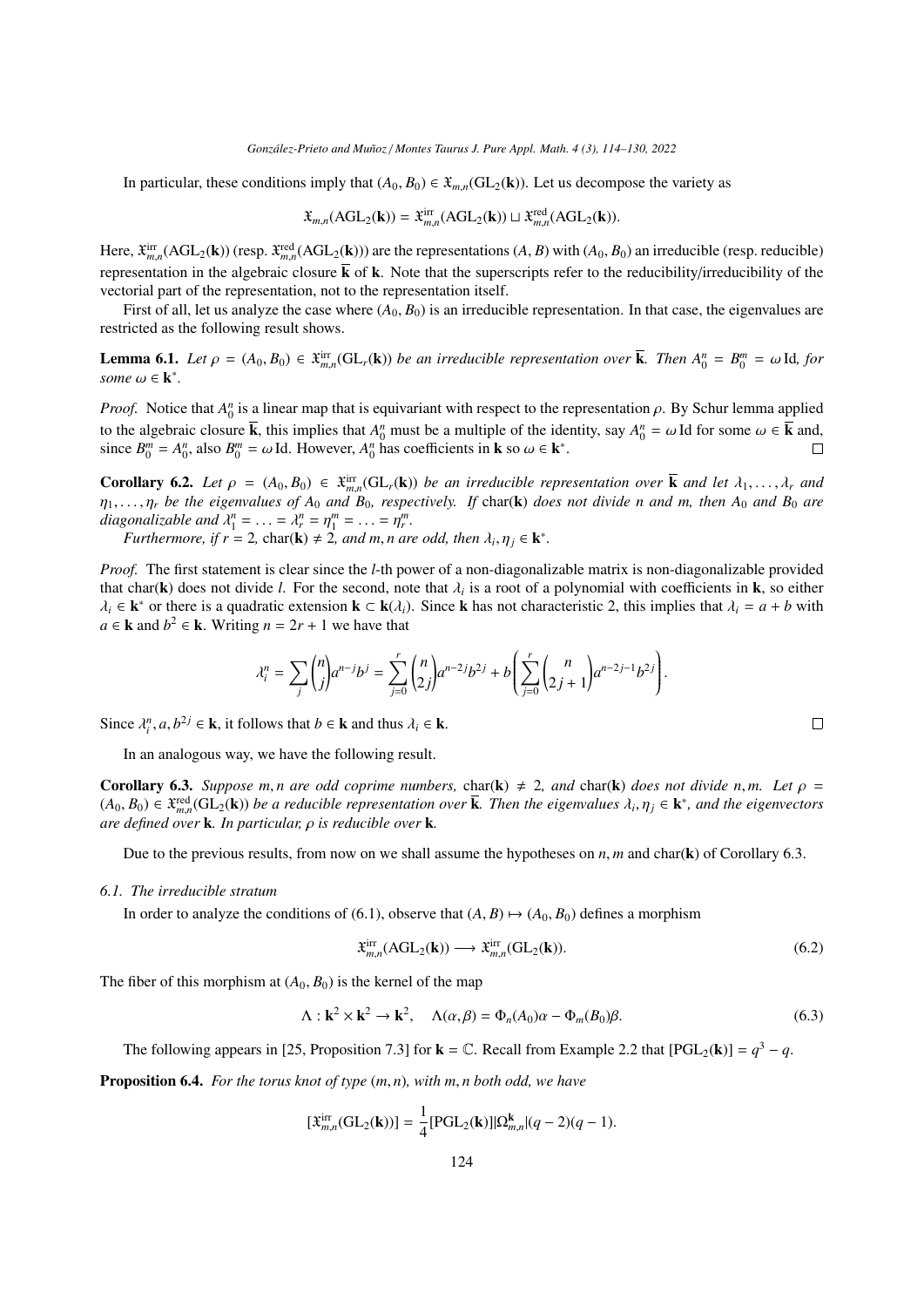*Proof.* Let  $(A_0, B_0) \in \mathfrak{X}_{m,n}^{\text{irr}}(\mathrm{GL}_2(\mathbf{k}))$ . Let  $\lambda_1, \lambda_2$  be the eigenvalues of  $A_0$  and  $\eta_1, \eta_2$  be the eigenvalues of  $B_0$ . Note that  $\lambda^n - \lambda^n - \lambda^m = \lambda^n$ . By Lemma 4.1, we can write  $\lambda_1 - t^m$ ,  $n_2 - t^m$ *m*,*n* λ  $n = \lambda_2^n = \eta_1^m = \eta_2^m = \omega$ . By Lemma [4.1,](#page-6-0) we can write  $\lambda_1 = t^m$ ,  $\eta_1 = t^n$ , where  $\omega = t^{nm}$ ,  $t \in \mathbf{k}$ . Also write  $\lambda_2 = u^m$ ,  $\lambda_3 = u^m$  with  $\omega = t^{nm}$ . Therefore  $u = ct$  with  $s \in \Omega^k = u^k = (u^k + u^k)$ . This follows since  $\eta_2 = u^{\tilde{n}}$ , with  $\omega = u^{nm}$ . Therefore,  $u = \varepsilon t$ , with  $\varepsilon \in \Omega_{m,n}^{\mathbf{k}} = \mu_{nm}^{\mathbf{k}} - (\mu_n^{\mathbf{k}} \cup \mu_m^{\mathbf{k}})$ . This follows since  $\lambda_1 \neq \lambda_2$  and  $\eta_1 \neq \eta_2$ , hence  $\varepsilon^n \neq 1$ ,  $\varepsilon^m \neq 1$ .<br>Now the ordering

Now the ordering of  $\lambda_1, \lambda_2$  and the ordering of  $\eta_1, \eta_2$  produces an action of  $\mathbb{Z}_2 \times \mathbb{Z}_2$  on  $\Omega_{n,m}^k$ . This action is necessarily free. Therefore the quotient space is given by  $\frac{1}{4}|\Omega_{m,n}^{\mathbf{k}}|$  elements. For each of them, we have to select points incressarily free. Therefore the quotient space is given by  $\frac{1}{4} |\mathbf{s} \mathbf{z}_{m,n}|$  elements. For in the space [\(6.5\)](#page-11-0) below, hence accounting for *q* − 2 and thus the result follows.

To understand the kernel of [\(6.3\)](#page-10-1), we use the following lemma.

<span id="page-11-1"></span>**Lemma 6.5.** Let A be a diagonalizable matrix and let  $P(x) \in \mathbb{C}[x]$  be a polynomial. Then the dimension of the kernel *of the matrix P(A) is the number of eigenvalues of A that are roots of P(x).* 

*Proof.* Write  $A = QDQ^{-1}$  with  $D = \text{diag}(\lambda_1, ..., \lambda_r)$  a diagonal matrix. Then  $P(A) = QP(D)Q^{-1}$  and, since  $P(D) = \text{diag}(P(\lambda_1), \ldots, P(\lambda_r))$  the dimension of its kernel is the number of eigenvalues that are also roots of  $P$ diag( $P(\lambda_1), \ldots, P(\lambda_r)$ ), the dimension of its kernel is the number of eigenvalues that are also roots of *P*.  $\Box$ 

Recall that we are assuming that the characteristic of  $\bf{k}$  does not divide  $n, m$ . Using Lemma [6.5,](#page-11-1) we get that the dimension of the kernel of  $\Phi_n(A_0)$  is the number of eigenvalues of  $A_0$  that belong to  $\hat{\mu}_n^k = \mu_n^k - \{1\}$ , and analogously<br>for  $\Phi_n(B_0)$  Let  $\lambda_1$ ,  $\lambda_2$  be the eigenvalues of  $A_0$  and  $n_1$ ,  $n_2$  the eigenvalu for  $\Phi_m(B_0)$ . Let  $\lambda_1, \lambda_2$  be the eigenvalues of  $A_0$  and  $\eta_1, \eta_2$  the eigenvalues of  $B_0$ . Recall that  $\lambda_1 \neq \lambda_2$  and  $\eta_1 \neq \eta_2$  since otherwise  $(A_0, B_0)$  is not irreducible. Then, we have the following options:

1. Case  $\lambda_1, \lambda_2 \in \hat{\mu}_n^k$  and  $\eta_1, \eta_2 \in \hat{\mu}_n^k$ . In this situation,  $\Lambda \equiv 0$  so Ker  $\Lambda = \mathbf{k}^4$ . Hence, if we denote by  $\mathbf{x}^{\text{irr},(1)}$  (ACI) and  $\mathbf{x}^{\text{irr},(1)}$  (GI) the corresponding strate in (6.2) of the  $\mathbf{x}_{m,n}^{\text{irr},(1)}(\text{AGL}_2(\mathbf{k}))$  and  $\mathbf{x}_{m,n}^{\text{irr},(1)}(\text{GL}_2(\mathbf{k}))$  the corresponding strata in [\(6.2\)](#page-10-2) of the total and base space, respectively, we have that

$$
\left[\mathfrak{X}_{m,n}^{\mathrm{irr},(1)}(\mathrm{AGL}_2(\mathbf{k}))\right] = \left[\mathfrak{X}_{m,n}^{\mathrm{irr},(1)}(\mathrm{GL}_2(\mathbf{k}))\right][\mathbf{k}^4].
$$

To get the motive of  $\ddot{\mathbf{x}}_{m,n}^{\text{irr},(1)}(\text{GL}_2(\mathbf{k}))$ , the eigenvalues define a fibration

<span id="page-11-2"></span>
$$
\mathfrak{X}_{m,n}^{\mathrm{irr},(1)}(\mathrm{GL}_2(\mathbf{k})) \longrightarrow ((\hat{\mu}_n^{\mathbf{k}})^2 - \Delta)/\mathbb{Z}_2 \times ((\hat{\mu}_m^{\mathbf{k}})^2 - \Delta)/\mathbb{Z}_2,\tag{6.4}
$$

where  $\Delta$  is the diagonal and  $\mathbb{Z}_2$  acts by permutation of the entries. The fiber of this map is the collection of representations  $(A_0, B_0) \in \mathfrak{X}_{m,n}^{irr}(GL_2(\mathbf{k}))$  with fixed eigenvalues, denoted by  $\mathfrak{X}_{m,n}^{irr}(GL_2(\mathbf{k}))_0$ . An element of  $\mathfrak{X}_{m}^{irr}(GL_2(\mathbf{k}))_0$  is completely determined by the two pairs of eigenspaces of  $(A_0$  $\hat{x}_{m,n}^{\text{irr}}(\text{GL}_2(\mathbf{k}))_0$  is completely determined by the two pairs of eigenspaces of  $(A_0, B_0)$  up to conjugation. Since  $\hat{x}_{m,n}^{\text{irr}}(\text{GL}_2(\mathbf{k}))_0$  is completely determined by the two pairs of eigenspaces of  $(A_0,$ the representation  $(A_0, B_0)$  must be irreducible, these eigenspaces must be pairwise distinct. Hence, this variety is  $\mathcal{X}_{mn}^{irr}(\mathbf{GL}_2(\mathbf{k}))_0 = (\mathbb{P}^1_{\mathbf{k}})^4 - \Delta_c$ , where  $\Delta_c \subset (\mathbb{P}^1_{\mathbf{k}})^4$  is the 'coarse diagonal' of tuples with two repeated entries. There is a free and closed action of PGL<sub>2</sub>(**k**) on  $(\mathbb{P}^1_k)^4$  with quotient

<span id="page-11-0"></span>
$$
\frac{(\mathbb{P}_{\mathbf{k}}^1)^4 - \Delta_c}{\text{PGL}_2(\mathbf{k})} = \mathbb{P}_{\mathbf{k}}^1 - \{0, 1, \infty\}.
$$
\n(6.5)

To see this, note that there is a  $PGL_2(k)$ -equivariant map that sends the first three entries to 0, 1,  $\infty \in \mathbb{P}^1_k$ <br>respectively so the orbit is completely determined by the image of the fourth point under this map. H respectively, so the orbit is completely determined by the image of the fourth point under this map. Hence,  $[\mathfrak{X}_{m,n}^{\text{irr}}(\text{GL}_2(\mathbf{k}))_0] = [\mathbb{P}_{\mathbf{k}}^1 - \{0, 1, \infty\}] [\text{PGL}_2(\mathbf{k})] = (q - 2)(q^3 - q).$ 

Coming back to the fibration [\(6.4\)](#page-11-2), we have that the base space is a set of  $\binom{\xi_n^{k-1}}{2}\binom{\xi_m^{k-1}}{2}$  points, so

$$
\left[\mathfrak{X}_{m,n}^{\mathrm{irr},(1)}(\mathrm{GL}_2(\mathbf{k}))\right] = \frac{(\xi_n^{\mathbf{k}} - 1)(\xi_n^{\mathbf{k}} - 2)(\xi_m^{\mathbf{k}} - 1)(\xi_m^{\mathbf{k}} - 2)}{4}(q - 2)(q^3 - q),
$$

and thus,

$$
\left[\mathfrak{X}_{m,n}^{\mathrm{irr},(1)}(\mathrm{AGL}_2(\mathbf{k}))\right] = \frac{(\xi_n^{\mathbf{k}} - 1)(\xi_n^{\mathbf{k}} - 2)(\xi_m^{\mathbf{k}} - 1)(\xi_m^{\mathbf{k}} - 2)}{4}(q^5 - 2q^4)(q^3 - q).
$$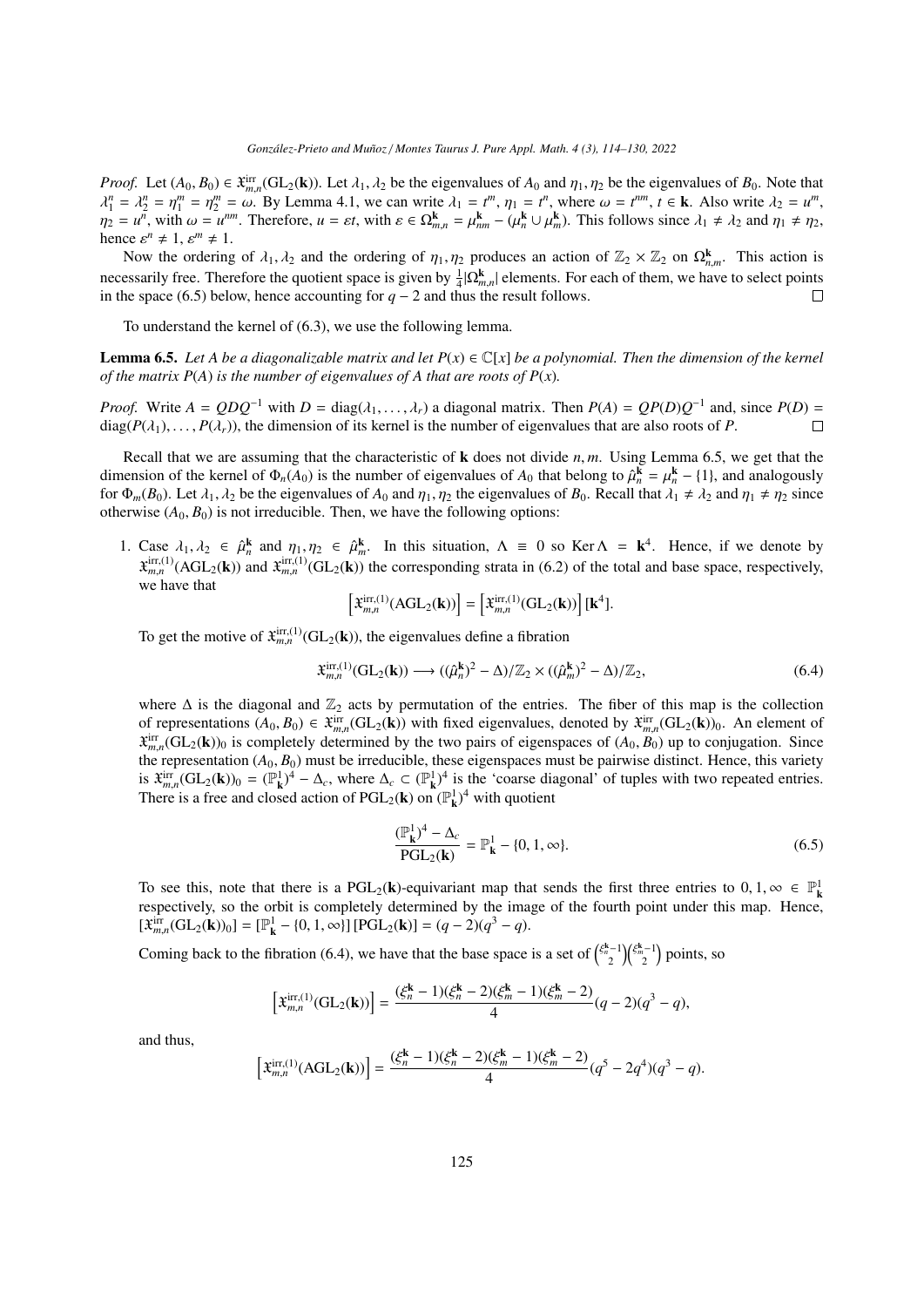2. Case  $\lambda_1, \lambda_2 \in \hat{\mu}_n^k$ ,  $\eta_1 \in \hat{\mu}_n^k$  and  $\eta_2 = 1$ . In this case, Ker  $\Lambda = \mathbf{k}^3$  and the base space is made of  $\binom{\xi_n^{k-1}}{2}(m-1)$ copies of  $\mathfrak{X}_{m,n}^{\text{irr}}(\text{GL}_2(\mathbf{k}))_0$ . Hence, this stratum contributes

$$
\begin{aligned} \left[\mathfrak{X}_{m,n}^{\mathrm{irr},(2)}(\mathrm{AGL}_{2}(\mathbf{k}))\right] &= \frac{(\xi_{n}^{\mathbf{k}}-1)(\xi_{n}^{\mathbf{k}}-2)(\xi_{m}^{\mathbf{k}}-1)}{2} \left[\mathbb{P}^{1} - \{0,1,\infty\}\right] \left[\mathrm{PGL}_{2}(\mathbf{k})\right] [\mathbf{k}^{3}] \\ &= \frac{(\xi_{n}^{\mathbf{k}}-1)(\xi_{n}^{\mathbf{k}}-2)(\xi_{m}^{\mathbf{k}}-1)}{2} (q^{4} - 2q^{3})(q^{3} - q). \end{aligned}
$$

3. Case  $\lambda_1 \in \hat{\mu}_n^k$ ,  $\lambda_2 = 1$  and  $\eta_1, \eta_2 \in \hat{\mu}_m^k$ . This is analogous to the previous stratum and contributes

$$
\begin{aligned} \left[\mathfrak{X}_{m,n}^{\mathrm{irr},(3)}(\mathrm{AGL}_{2}(\mathbf{k}))\right] &= \frac{(\xi_{m}^{k}-1)(\xi_{n}^{k}-1)(\xi_{m}^{k}-2)}{2} \left[\mathbb{P}^{1} - \{0,1,\infty\}\right] \left[\mathrm{PGL}_{2}(\mathbf{k})\right] \left[\mathbf{k}^{3}\right] \\ &= \frac{(\xi_{m}^{k}-1)(\xi_{n}^{k}-1)(\xi_{m}^{k}-2)}{2} (q^{4} - 2q^{3})(q^{3} - q). \end{aligned}
$$

4. Case  $\lambda_1 \in \hat{\mu}_n^k$ ,  $\lambda_2 = 1$  and  $\eta_1 \in \hat{\mu}_m^k$ ,  $\eta_2 = 1$ . Now, Ker  $\Lambda = \mathbf{k}^2$  and this stratum contributes

$$
\begin{aligned} \left[\mathfrak{X}_{m,n}^{\mathrm{irr},(4)}(\mathrm{AGL}_{2}(\mathbf{k}))\right] &= (\xi_{m}^{\mathbf{k}} - 1)(\xi_{n}^{\mathbf{k}} - 1) \left[\mathbb{P}^{1} - \{0, 1, \infty\}\right] \left[\mathrm{PGL}_{2}(\mathbf{k})\right] [\mathbf{k}^{2}] \\ &= (\xi_{m}^{\mathbf{k}} - 1)(\xi_{n}^{\mathbf{k}} - 1)(q^{3} - 2q^{2})(q^{3} - q). \end{aligned}
$$

5. Case  $\lambda_1 \notin \hat{\mu}_h^k$ ,  $\lambda_2 \notin \hat{\mu}_h^k$ ,  $\eta_1 \notin \hat{\mu}_h^k$  and  $\eta_2 \notin \hat{\mu}_m^k$ . Recall that by Corollary [6.2,](#page-10-3) these conditions are all equivalent. In this situation, Λ is surjective so Ker  $Λ = \mathbf{k}^2$ . The motive  $\left[ \hat{\mathbf{x}}_{m,n}^{\text{irr}}(\text{GL}_2(\mathbf{k})) \right]$  is given in Proposition [6.4.](#page-10-4) To this space, we have to remove the orbits corresponding to the forbidden eigenvalues, space, we have to remove the orbits corresponding to the forbidden eigenvalues, which are

$$
\ell_{m,n} = \frac{(\xi_n^k - 1)(\xi_n^k - 2)(\xi_m^k - 1)(\xi_n^k - 2)}{4} + \frac{(\xi_n^k - 1)(\xi_n^k - 2)(\xi_m^k - 1)}{2} + \frac{(\xi_m^k - 1)(\xi_n^k - 2)(\xi_m^k - 2)}{2} + (\xi_m^k - 1)(\xi_n^k - 1) = \frac{1}{4}\xi_m^k \xi_n^k (\xi_m^k - 1)(\xi_n^k - 1)
$$

copies of  $[\mathfrak{X}_{m,n}^{\text{irr}}(\text{GL}_2(\mathbf{k}))_0] = [\mathbb{P}^1 - \{0, 1, \infty\}]$  [PGL<sub>2</sub>(**k**)]. Hence this stratum contributes

$$
\begin{aligned} \left[\mathfrak{X}_{m,n}^{\mathrm{irr},(5)}(\mathrm{AGL}_{2}(\mathbf{k}))\right] &= \left(\left[\mathfrak{X}_{m,n}^{\mathrm{irr}}(\mathrm{GL}_{2}(\mathbf{k}))\right] - \ell_{m,n}(q-2)(q^{3}-q)\right)\left[\mathbf{k}^{2}\right] \\ &= \left[\mathfrak{X}_{m,n}^{\mathrm{irr}}(\mathrm{GL}_{2}(\mathbf{k}))\right]q^{2} - \frac{1}{4}\xi_{m}^{k}\xi_{n}^{k}(\xi_{m}^{k}-1)(\xi_{n}^{k}-1)(q^{3}-2q^{2})(q^{3}-q) \\ &= \frac{1}{4}(q^{3}-q)(q^{3}-2q^{2})(\xi_{m}^{k}-1)(\xi_{n}^{k}-1)(q-1-\xi_{m}^{k}\xi_{n}^{k}), \end{aligned}
$$

using Proposition [6.4](#page-10-4) which says that  $[\mathfrak{X}_{m,n}^{irr}(GL_2(k))] = \frac{1}{4}(q^3 - q)(\xi_m^k - 1)(\xi_n^k - 1)(q - 2)(q - 1)$ .

Adding up all the contributions, we get

$$
\begin{split} \left[\ddot{\boldsymbol{x}}_{m,n}^{\mathrm{irr}}(\mathrm{AGL}_{2}(\mathbf{k}))\right] & = \left[\ddot{\boldsymbol{x}}_{m,n}^{\mathrm{irr},(1)}(\mathrm{AGL}_{2}(\mathbf{k}))\right] + \left[\ddot{\boldsymbol{x}}_{m,n}^{\mathrm{irr},(2)}(\mathrm{AGL}_{2}(\mathbf{k}))\right] + \left[\ddot{\boldsymbol{x}}_{m,n}^{\mathrm{irr},(3)}(\mathrm{AGL}_{2}(\mathbf{k}))\right] \\ & + \left[\ddot{\boldsymbol{x}}_{m,n}^{\mathrm{irr},(4)}(\mathrm{AGL}_{2}(\mathbf{k}))\right] + \left[\ddot{\boldsymbol{x}}_{m,n}^{\mathrm{irr},(5)}(\mathrm{AGL}_{2}(\mathbf{k}))\right] \\ & = \frac{(\xi_{m}^{k}-1)(\xi_{n}^{k}-1)(q^{4}-3q^{3}+2q^{2})(q^{3}-q)}{4}\left((\xi_{m}^{k}-2)(\xi_{n}^{k}-2)q+\xi_{m}^{k}\xi_{n}^{k}-3\right). \end{split}
$$

# *6.2. The reducible stratum*

Recall our assumption that char(k) does not divide *n* and *m*. In this section, we consider the case in which  $(A_0, B_0)$  ∈  $\mathfrak{X}_{m,n}^{\text{red}}(\text{GL}_2(\mathbf{k}))$  is a reducible representation. After a change of basis, since  $A_0^n = B_0^m$ , we can suppose that  $(A_0, B_0)$  has exactly one of the following three forms:  $(A_0, B_0)$  has exactly one of the following three forms:

$$
(A) \left( \begin{pmatrix} t_1^m & 0 \\ 0 & t_2^m \end{pmatrix}, \begin{pmatrix} t_1^n & 0 \\ 0 & t_2^m \end{pmatrix} \right), \quad (B) \left( \begin{pmatrix} t^m & 0 \\ 0 & t^m \end{pmatrix}, \begin{pmatrix} t^n & 0 \\ 0 & t^n \end{pmatrix} \right), \quad (C) \left( \begin{pmatrix} t^m & 0 \\ x & t^m \end{pmatrix}, \begin{pmatrix} t^n & 0 \\ y & t^n \end{pmatrix} \right),
$$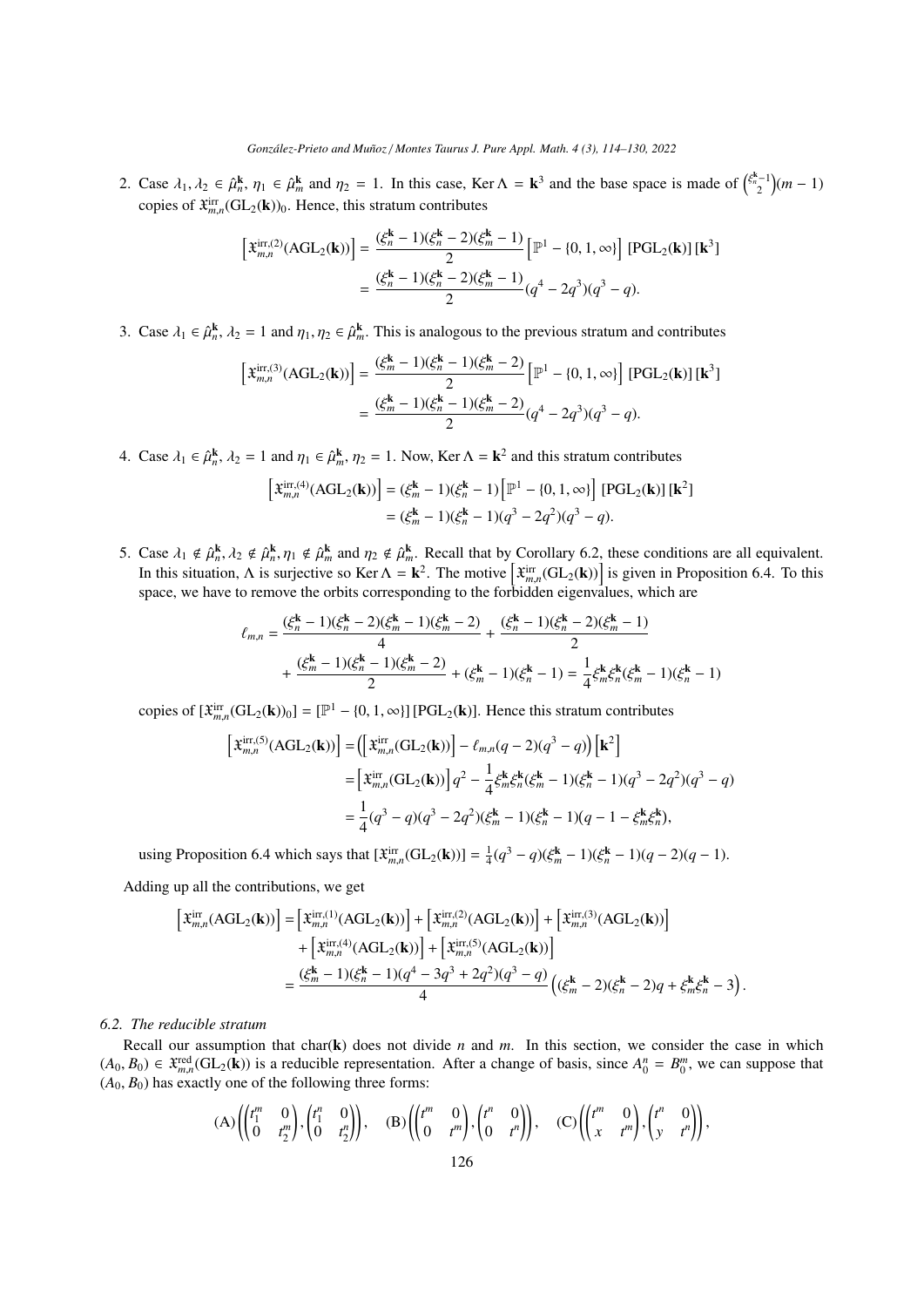with  $t_1, t_2, t \in \mathbf{k}^*$ ,  $x, y \in \mathbf{k}$  and satisfying  $t_1 \neq t_2$  and  $(x, y) \neq (0, 0)$ .<br>Restricting to the representations of each stratum  $S = (A)$  (R)

Restricting to the representations of each stratum  $S = (A)$ ,  $(B)$ ,  $(C)$ , we have a morphism

$$
\mathfrak{X}_{m,n}^S(\text{AGL}_2(\mathbf{k})) \longrightarrow \mathfrak{X}_{m,n}^S(\text{GL}_2(\mathbf{k})),\tag{6.6}
$$

whose fiber is the kernel of the linear map [\(6.3\)](#page-10-1).

#### <span id="page-13-0"></span>*6.2.1. Case (A)*

In this case, as for the irreducible part of Section [6.1,](#page-10-5) the kernel of  $\Lambda$  depends on whether  $t_1, t_2$  are roots of the polynomial Φ*<sup>l</sup>* . In this case the base space is

$$
\mathfrak{X}^{(\mathrm{A})}_{m,n}(\mathrm{GL}_2(\mathbf{k})) = \left( \!\left( (\mathbf{k}^*)^2 - \Delta \right) \times \frac{\mathrm{GL}_2(\mathbf{k})}{\mathrm{GL}_1(\mathbf{k}) \times \mathrm{GL}_1(\mathbf{k})} \right) / \mathbb{Z}_2,
$$

with the action of  $\mathbb{Z}_2$  given by exchange of eigenvalues and eigenvectors. Using Lemma [2.3](#page-3-2) and [\(2.1\)](#page-3-0), we have

$$
\left[\mathfrak{X}_{m,n}^{(\mathbf{A})}(\mathrm{GL}_2(\mathbf{k}))\right] = \left[(\mathbf{k}^*)^2 - \Delta\right]^+ \left[\frac{\mathrm{GL}_2(\mathbf{k})}{\mathrm{GL}_1(\mathbf{k}) \times \mathrm{GL}_1(\mathbf{k})}\right]^+ + \left[(\mathbf{k}^*)^2 - \Delta\right]^- \left[\frac{\mathrm{GL}_2(\mathbf{k})}{\mathrm{GL}_1(\mathbf{k}) \times \mathrm{GL}_1(\mathbf{k})}\right]^-\newline = q^2(q-1)^2 - q(q-1).
$$

On the other hand, if we fix the eigenvalues of  $(A_0, B_0)$  as in Section [6.1,](#page-10-5) the corresponding fiber  $\mathfrak{X}_{m,n}^{(A)}(\mathrm{GL}_2(\mathbf{k}))_0$  is

$$
\left[\mathfrak{X}_{m,n}^{(\mathbf{A})}(\mathrm{GL}_2(\mathbf{k}))_0\right] = \left[\frac{\mathrm{GL}_2(\mathbf{k})}{\mathrm{GL}_1(\mathbf{k}) \times \mathrm{GL}_1(\mathbf{k})}\right] = q^2 + q.
$$

As in Section [4,](#page-6-2) set  $\Omega_{m,n}^{\mathbf{k}} = \mu_{mn}^{\mathbf{k}} - (\mu_m^{\mathbf{k}} \cup \mu_n^{\mathbf{k}})$  for those  $t \in \mathbf{k}^*$  such that  $\Phi_n(t^m) = 0$  and  $\Phi_m(t^n) = 0$ . With this information at hand, we compute for each stratum:

1. Case  $t_1, t_2 \in \Omega^{\mathbf{k}}_{m,n}$ . In this situation,  $\Lambda = 0$  so Ker  $\Lambda = \mathbf{k}^4$ . The eigenvalues yield a fibration

$$
\mathfrak{X}_{m,n}^{(\mathrm{A}), (1)}(\mathrm{GL}_2(\mathbf{k})) \longrightarrow \left( (\Omega_{m,n}^{\mathbf{k}})^2 - \Delta \right) / \mathbb{Z}_2
$$

whose fiber is  $\mathfrak{X}_{m,n}^{(A)}(\mathrm{GL}_2(\mathbf{k}))_0$ . Observe that  $((\Omega_{m,n}^{\mathbf{k}})^2 - \Delta)/\mathbb{Z}_2$  is a finite set of  $(\xi_m^{\mathbf{k}}-1)(\xi_n^{\mathbf{k}}-1)((\xi_m^{\mathbf{k}}-1)(\xi_n^{\mathbf{k}}-1)-1)/2$ points, so we have

$$
\begin{aligned} \left[\mathfrak{X}_{m,n}^{(\mathrm{A}), (1)}(\mathrm{AGL}_{2}(\mathbf{k}))\right] &= \left[\mathfrak{X}_{m,n}^{(\mathrm{A}), (1)}(\mathrm{GL}_{2}(\mathbf{k}))\right][\mathbf{k}^{4}] \\ &= \left[\mathfrak{X}_{m,n}^{(\mathrm{A})}(\mathrm{GL}_{2}(\mathbf{k}))_{0}\right][\mathbf{k}^{4}]\left[\left((\Omega_{m,n}^{\mathbf{k}})^{2} - \Delta\right)/\mathbb{Z}_{2}\right] \\ &= \frac{(\xi_{m}^{\mathbf{k}} - 1)(\xi_{n}^{\mathbf{k}} - 1)(\xi_{m}^{\mathbf{k}}\xi_{n}^{\mathbf{k}} - \xi_{m}^{\mathbf{k}} - \xi_{n}^{\mathbf{k}})}{2}q^{4}(q^{2} + q). \end{aligned}
$$

2. Case  $t_1 \in \Omega_{m,n}^k$  but  $t_2 \notin \Omega_{m,n}^k$  (or vice-versa, the order is not important here). Now, we have a locally trivial fibration fibration

$$
\mathfrak{X}_{m,n}^{(\mathrm{A}), (2)}(\mathrm{GL}_2(\mathbf{k})) \longrightarrow \Omega_{m,n}^{\mathbf{k}} \times (\mathbf{k}^* - \Omega_{m,n}^{\mathbf{k}}),
$$

with fiber  $\mathfrak{X}_{m,n}^{(A)}(\mathrm{GL}_2(\mathbf{k}))_0$ . The kernel of  $\Lambda$  is  $\mathbf{k}^3$ , so this stratum contributes

$$
\left[\mathfrak{X}_{m,n}^{(\mathbf{A}),(2)}(\mathbf{AGL}_2(\mathbf{k}))\right] = (\xi_m^{\mathbf{k}} - 1)(\xi_n^{\mathbf{k}} - 1)(q - \xi_m^{\mathbf{k}}\xi_n^{\mathbf{k}} + \xi_m^{\mathbf{k}} + \xi_n^{\mathbf{k}} - 2)q^3(q^2 + q).
$$

3. Case  $t_1, t_2 \notin \Omega_{m,n}^k$ . The kernel is now  $k^2$  and we have a fibration

$$
\mathfrak{X}_{m,n}^{(A),(3)}(GL_2(\mathbf{k})) \longrightarrow B,
$$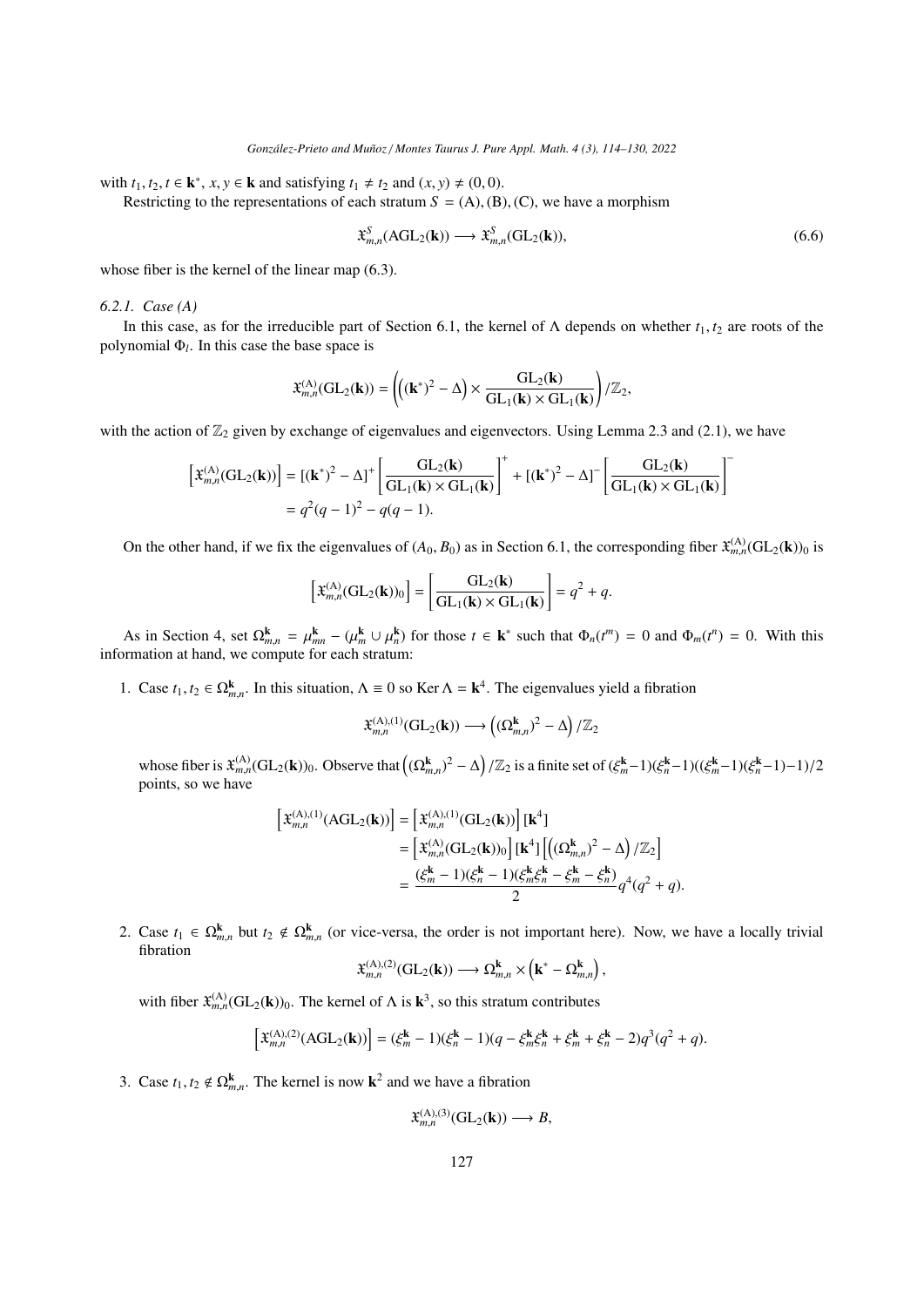where the motive of the base space *B* is

$$
[B] = [(k^*)^2 - \Delta]^+ - \left[ (\Omega_{m,n}^k)^2 - \Delta \right]^+ - \left[ \Omega_{m,n}^k \right] \left( q - 1 - [\Omega_{m,n}^k] \right) =
$$
  
\n
$$
= (q-1)^2 - \frac{(\xi_m^k - 1)(\xi_n^k - 1)(\xi_m^k \xi_n^k - \xi_m^k - \xi_n^k)}{2}
$$
  
\n
$$
- (\xi_m^k - 1)(\xi_n^k - 1)(q - \xi_m^k \xi_n^k + \xi_m^k + \xi_n^k - 2)
$$
  
\n
$$
= q^2 - (\xi_m^k \xi_n^k - \xi_m^k - \xi_n^k + 3)q - \frac{1}{4} (\xi_m^k - 1)(\xi_n^k - 1)(\xi_m^k \xi_n^k - 8).
$$

Therefore, this space contributes

$$
\begin{split} \left[\mathfrak{X}_{m,n}^{(\mathrm{A}),(3)}(\mathrm{AGL}_{2}(\mathbf{k}))\right] &= \left[\mathfrak{X}_{m,n}^{(\mathrm{A}),(3)}(\mathrm{GL}_{2}(\mathbf{k}))\right][\mathbf{k}^{2}] \\ &= q^{2}(q^{2}+q)\left(q^{2}-(\xi_{m}^{k}\xi_{n}^{k}-\xi_{m}^{k}-\xi_{n}^{k}+3)q+\frac{1}{4}(\xi_{m}^{k}-1)(\xi_{n}^{k}-1)(\xi_{m}^{k}\xi_{n}^{k}-8)\right). \end{split}
$$

Adding up all the contributions, we get that

$$
\left[\mathfrak{X}_{m,n}^{(A)}(AGL_2(\mathbf{k}))\right] = (q^2 + q)q^2 \Big(\frac{1}{2}(\xi_m^{\mathbf{k}} - 1)(\xi_n^{\mathbf{k}} - 1)(\xi_m^{\mathbf{k}}\xi_n^{\mathbf{k}} - \xi_m^{\mathbf{k}} - \xi_n^{\mathbf{k}})(q^2 - 1) + (\xi_m^{\mathbf{k}} - 1)(\xi_n^{\mathbf{k}} - 1)(q - \xi_m^{\mathbf{k}}\xi_n^{\mathbf{k}} + \xi_m^{\mathbf{k}} + \xi_n^{\mathbf{k}} - 2)(q - 1) + (q - 1)^2\Big).
$$

<span id="page-14-0"></span>*6.2.2. Case (B)*

In this setting, this situation is simpler. Observe that the adjoint action of  $GL_2(k)$  on the vectorial part is trivial, so the corresponding  $GL_2(k)$ -representation variety is just

$$
\mathfrak{X}_{m,n}^{(\mathrm{B})}(\mathrm{GL}_2(\mathbf{k}))=\mathbf{k}^*.
$$

Analogously, the variety with fixed eigenvalues,  $\mathfrak{X}_{m,n}^{(B)}(\mathrm{GL}_2(\mathbf{k}))_0$ , is just a point. With these observations, we obtain that:

1. If  $t \in \Omega_{m,n}^k$ , then Ker  $\Lambda = \mathbf{k}^4$ . We have a fibration

$$
\mathfrak{X}_{m,n}^{(\mathrm{B}), (1)}(\mathrm{GL}_2(\mathbf{k})) \longrightarrow \Omega_{m,n}^{\mathbf{k}}
$$

whose fiber is  $\mathfrak{X}_{m,n}^{(\mathbf{B})}(\mathrm{GL}_2(\mathbf{k}))_0$ . Hence, this stratum contributes

$$
\left[\mathfrak{X}_{m,n}^{(\mathrm{B}), (1)}(\mathrm{AGL}_2(\mathbf{k}))\right] = \left[\mathfrak{X}_{m,n}^{(\mathrm{B}), (1)}(\mathrm{GL}_2(\mathbf{k}))\right][\mathbf{k}^4] = (\xi_m^{\mathbf{k}} - 1)(\xi_n^{\mathbf{k}} - 1)q^4.
$$

2. If  $t \notin \Omega_{m,n}^k$ , then Ker  $\Lambda = \mathbf{k}^2$ . We have a fibration

$$
\mathfrak{X}_{m,n}^{(\mathrm{B}),(2)}(\mathrm{GL}_2(\mathbf{k})) \longrightarrow \mathbf{k}^* - \Omega_{m,n}^{\mathbf{k}}.
$$

Thus, the contribution of this stratum is

$$
\left[\mathfrak{X}_{m,n}^{(\mathbf{B}), (2)}(\text{AGL}_2(\mathbf{k}))\right] = (q-1 - (\xi_m^{\mathbf{k}} - 1)(\xi_n^{\mathbf{k}} - 1))q^2.
$$

The total contribution is thus

$$
\left[\mathfrak{X}_{m,n}^{(\mathrm{B})}(\mathrm{AGL}_{2}(\mathbf{k}))\right]=(\xi_{m}^{k}-1)(\xi_{n}^{k}-1)(q^{4}-q^{2})+(q-1)q^{2}.
$$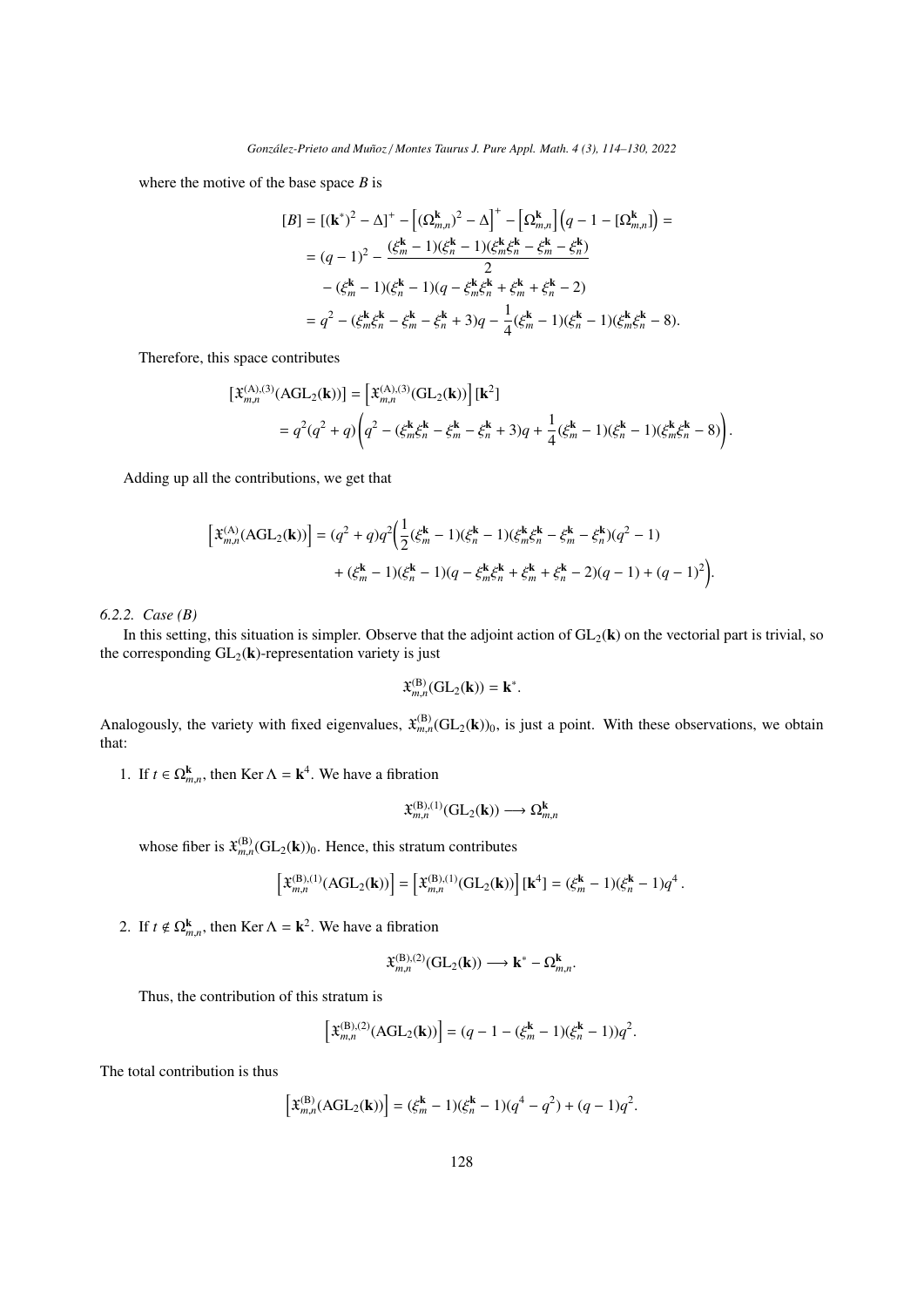<span id="page-15-0"></span>*6.2.3. Case (C)*

In this case, an extra calculation must be done to control the off-diagonal entry. If  $(A_0, B_0)$  has the form

$$
\left(\begin{pmatrix} t^m & 0 \\ x & t^m \end{pmatrix}, \begin{pmatrix} t^n & 0 \\ y & t^n \end{pmatrix}\right),\right.
$$

then the condition  $A_0^n = B_0^m$  reads as

$$
\begin{pmatrix} t^{mn} & 0 \\ nt^{m(n-1)}x & t^{mn} \end{pmatrix} = \begin{pmatrix} t^{mn} & 0 \\ mt^{n(m-1)}y & t^{mn} \end{pmatrix}.
$$

The later conditions reduce to  $nt^{m(n-1)}x = mt^{n(m-1)}y$  and, since  $t \neq 0$ , this means that  $(x, y)$  should lie in a line minus (0, 0). The stabilizer of a Jordan type matrix in  $GL_2(\mathbf{k})$  is the subgroup  $U = (\mathbf{k}^*)^2 \times \mathbf{k} \subset GL_2(\mathbf{k})$  of upper triangular matrices. Hence the corresponding  $GL_2(\mathbf{k})$  representation variety is matrices. Hence, the corresponding  $GL_2(\mathbf{k})$ -representation variety is

$$
\mathfrak{X}_{m,n}^{(C)}(\mathrm{GL}_2(\mathbf{k})) = (\mathbf{k}^*)^2 \times \mathrm{GL}_2(\mathbf{k})/U.
$$

In particular,  $\left[ \mathbf{x}_{m,n}^{(C)}(\mathbf{GL}_2(\mathbf{k})) \right] = (q-1)^2(q^4-q^3-q^2+q)/q(q-1)^2 = (q-1)^2(q+1)$ . Moreover, if we fix the eigenvalues we get that  $\left[ \mathfrak{X}_{m,n}^{(C)}(\mathrm{GL}_2(\mathbf{k}))_0 \right] = \left[ \mathbf{k}^* \times \mathrm{GL}_2(\mathbf{k})/U \right] = (q-1)(q+1)$ .<br>To analyze the condition  $\Phi_n(A_0) = \Phi_m(B_0)$ , a straightforward computation reduces it to

$$
\begin{pmatrix} \Phi_n(t^m) & 0 \\ x \sum_{i=1}^{n-1} it^{m(i-1)} & \Phi_n(t^m) \end{pmatrix} = \begin{pmatrix} \Phi_m(t^n) & 0 \\ y \sum_{i=1}^{m-1} it^{n(i-1)} & \Phi_m(t^n) \end{pmatrix}.
$$

The off-diagonal entries can be recognized as  $x \Phi_n'(t^m)$  and  $y \Phi_m'(t^n)$  respectively, where  $\Phi_l'(x)$  denotes the formal derivative of  $\Phi_l(x)$ . Observe that  $\Phi_l(x)(x-1) = x^l - 1$ , whose derivative is  $lx^{l-1}$ , so  $\Phi_l$  has no repeated roots provided that char(**k**) does not divide *l*. Hence, with our assumptions on char(**k**) we have that  $\Phi_n(t^m), \Phi_m(t^n), \Phi'_n(t^m)$  and  $\Phi'(t^n)$  cannot vanish simultaneously. Therefore, stratifying according to the kernel of A we get the f  $\Phi'_m(t^n)$  cannot vanish simultaneously. Therefore, stratifying according to the kernel of Λ we get the following two possibilities:

1. If  $t \in \Omega_{m,n}^k$ , then Ker  $\Lambda = \mathbf{k}^3$ . We have a fibration

$$
\mathfrak{X}_{m,n}^{(\mathcal{C}), (1)}(\mathrm{GL}_2(\mathbf{k})) \longrightarrow \Omega_{m,n}^{\mathbf{k}}
$$

whose fiber is  $\mathfrak{X}_{m,n}^{(C)}(\mathrm{GL}_2(\mathbf{k}))_0$ . Hence, this stratum contributes

$$
\left[\mathfrak{X}_{m,n}^{(\mathcal{C}), (1)}(AGL_2(\mathbf{k}))\right] = \left[\mathfrak{X}_{m,n}^{(\mathcal{C}), (1)}(GL_2(\mathbf{k}))\right][\mathbf{k}^3] = (\xi_m^{\mathbf{k}} - 1)(\xi_n^{\mathbf{k}} - 1)q^3(q-1)(q+1).
$$

2. If  $t \in \mathbf{k}^* - \Omega_{m,n}^{\mathbf{k}}$ , then Ker  $\Lambda = \mathbf{k}^2$ . The fibration we get is now

$$
\mathfrak{X}_{m,n}^{(C),(2)}(GL_2(\mathbf{k}))\longrightarrow \mathbf{k}^*-\Omega_{m,n}^{\mathbf{k}}
$$

Therefore, this stratum contributes

$$
\begin{split} \left[\mathfrak{X}_{m,n}^{(\mathrm{C}), (2)}(\mathrm{AGL}_2(\mathbf{k}))\right] &= \left[\mathfrak{X}_{m,n}^{(\mathrm{C}), (2)}(\mathrm{GL}_2(\mathbf{k}))\right][\mathbf{k}^2] \\ &= \left[\mathfrak{X}_{m,n}^{(\mathrm{C})}(\mathrm{GL}_2(\mathbf{k})) - (\xi_m^{\mathbf{k}} - 1)(\xi_n^{\mathbf{k}} - 1)\mathfrak{X}_{m,n}^{(\mathrm{C}), (2)}(\mathrm{GL}_2(\mathbf{k}))_0\right][\mathbf{k}^2] \\ &= \left((q-1)^2(q+1) - (\xi_m^{\mathbf{k}} - 1)(\xi_n^{\mathbf{k}} - 1)(q-1)(q+1)\right)q^2. \end{split}
$$

Adding up all the contributions, we get that

$$
\left[\mathfrak{X}_{m,n}^{(C)}(\text{AGL}_2(\mathbf{k}))\right] = (q-1)^2(q+1)q^2 + (\xi_m^{\mathbf{k}} - 1)(\xi_n^{\mathbf{k}} - 1)(q-1)(q+1)(q^3 - q^2).
$$

Putting the results of Sections [6.1,](#page-10-5) [6.2.1,](#page-13-0) [6.2.2](#page-14-0) and [6.2.3](#page-15-0) together, we prove the second formula in Theorem [1.1.](#page-1-0)